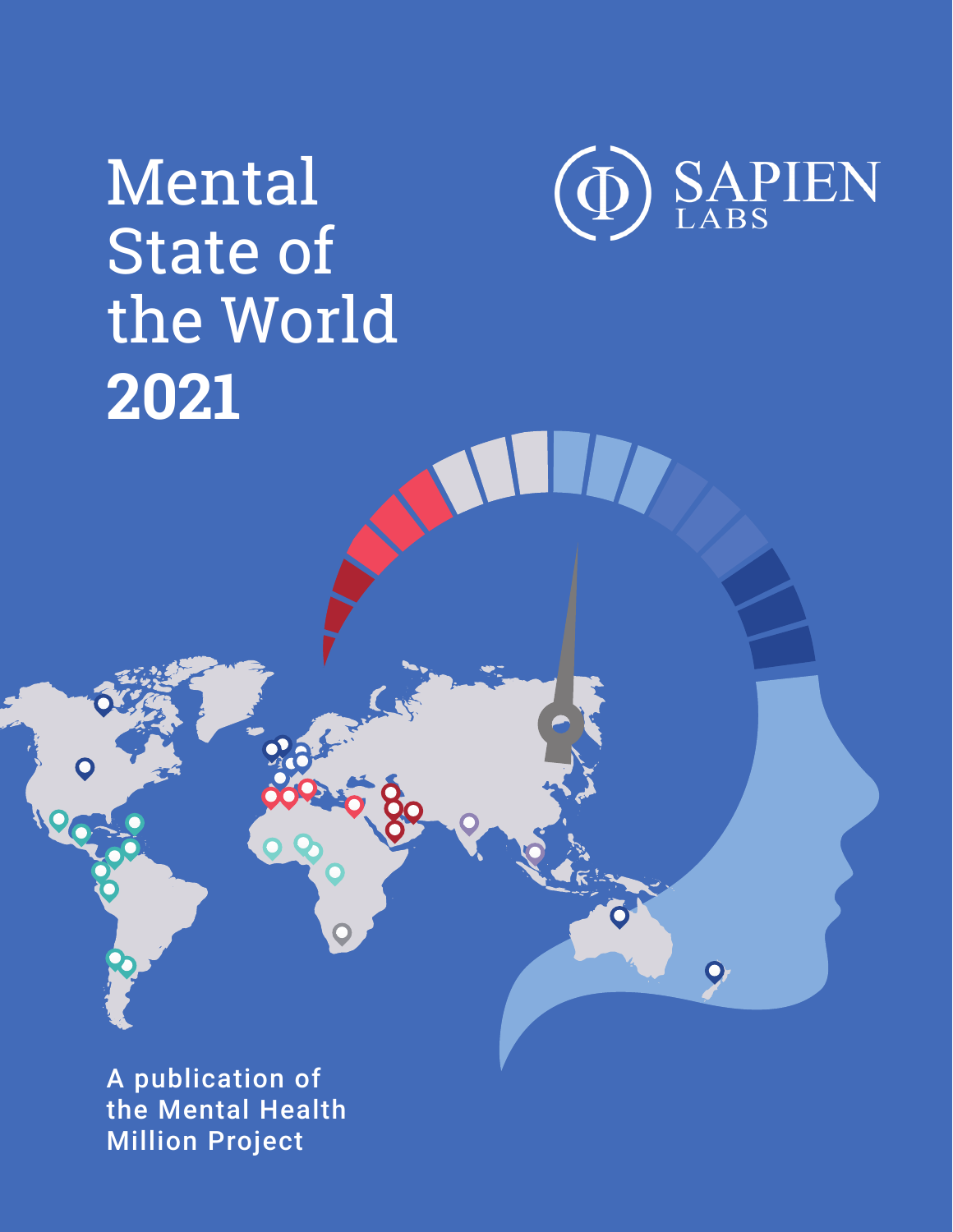### **Dear Reader,**

We are very happy to present our second annual Mental State of the World report for 2021 describing the mental wellbeing of Internet-enabled populations around the globe. With additional translations in Spanish, French and Arabic, we expanded our reach from ~49,000 respondents in 8 English speaking countries in 2020 to 223,087 respondents in 2021 across 34 countries in Spanishspeaking Latin America, the Arab world, Spanish and French speaking continental Europe and Africa. This now represents the largest and most comprehensive study of global mental wellbeing currently in progress. The results provide a stark illustration of the growing magnitude of mental health challenges around the world.

The most immediate concern raised by the data is that an alarming plummet in mental wellbeing across successively younger generations is prevalent across every single country population that we sampled. The reasons behind this decline are likely numerous and complex but add to the ongoing debate around the consequences of growing up in an Internet-dominated and inequitable world. We offer perspectives and hypotheses on how we might understand this better.

Another significant finding was that mental wellbeing was poorest overall in English-speaking countries and highest in Latin American and European countries. Surprisingly, MHQ scores of countries were significantly negatively correlated with cultural indicators such as *Performance Orientation* and *Individualism* as well as economic indicators such as *GDP and GNI per capita*. This stands in stark contradiction to the belief that economic growth enhances societal wellbeing.

Thus we are left to ponder the following: That perhaps a system that relentlessly sorts us into performers and non-performers in the singular service of economic growth is not the path to human wellbeing. That a structural paradigm that connects us digitally but disconnects us physically and emotionally is antithetical to human need. And that perhaps it is not material hardship itself that breaks us, but the lack of belonging and being in it together. Even as we must understand these relationships more fully, these data make clear that to nurture the human spirit we need a new paradigm.

Tara Thiagarajan, Ph.D. Jennifer Newson, Ph.D.

Founder and Chief Scientist Lead Scientist, Cognitive and Mental Health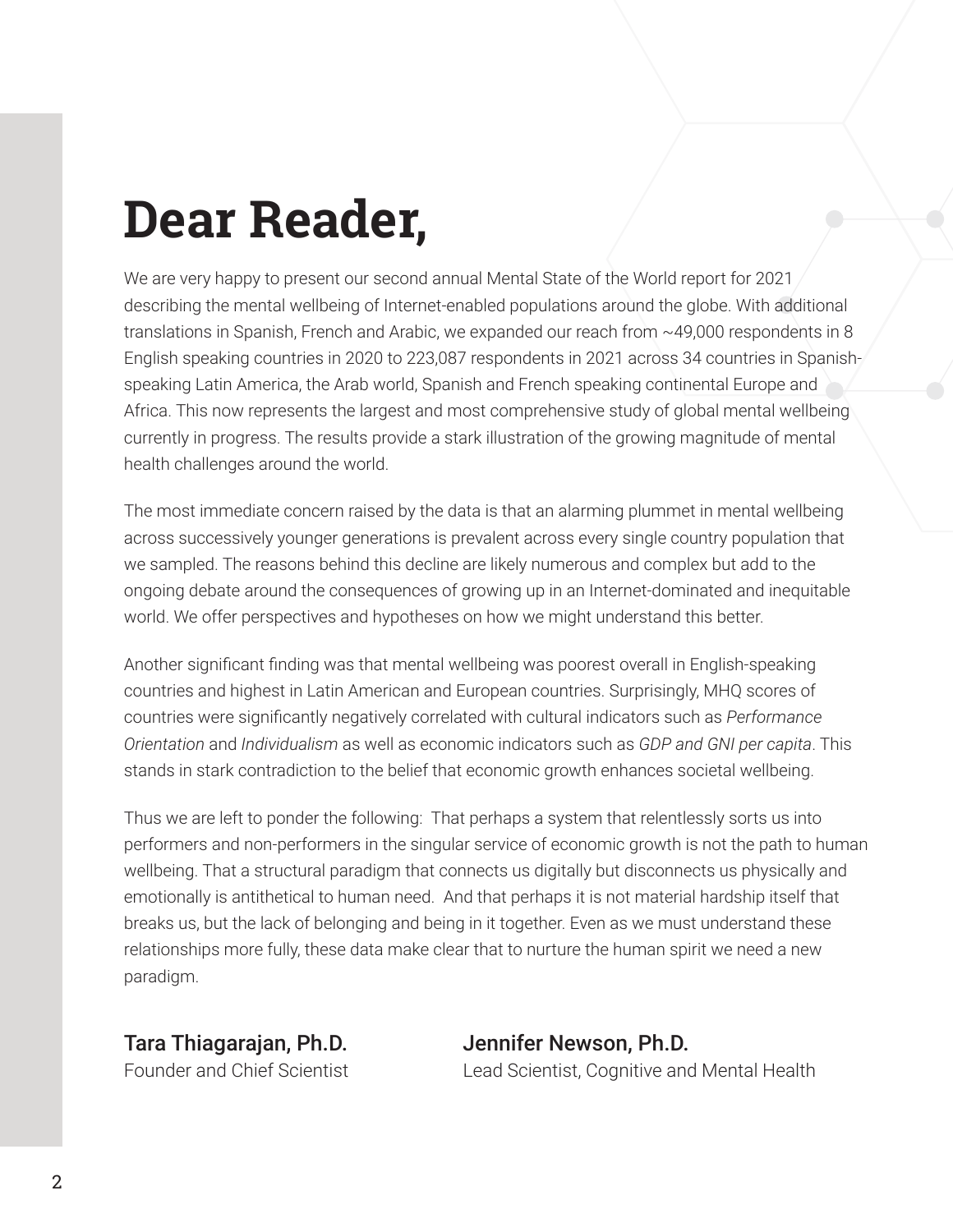

#### **A report of the Mental Health Million project**

sapienlabs.org/mental-health-million-project

#### **Advisory Committee**

Dr. Jennifer Newson, Lead Scientist, Cognitive and Mental Health, Sapien Labs, USA (Project Lead)

Dr. Helen Christenson, Director and Chief Scientist, Black Dog Institute, Sydney, Australia

Dr. Pim Cuijpers, Full Professor, Faculty of Behavioural and Movement Sciences, Clinical Psychology, VU University Amsterdam, Netherlands

Dr. Eiko Fried, Assistant Professor of Clinical Psychology, Leiden University, Netherlands

Dr. Brandon Kohrt, Associate Professor of Psychiatry and Behavioral Sciences, George Washington University, USA

Dr. Vikram Patel, Professor, Department of Global Health and Population, Harvard University, USA and Adjunct Professor and Joint Director, Centre for Chronic Conditions and Injuries, Public Health Foundation of India, India

Dr. Joshua Seidman, Chief Research and Knowledge Officer, Fountain House, New York City, USA

Take part at sapienlabs.org/mhq

© Sapien Labs 2021 **sapienlabs.org**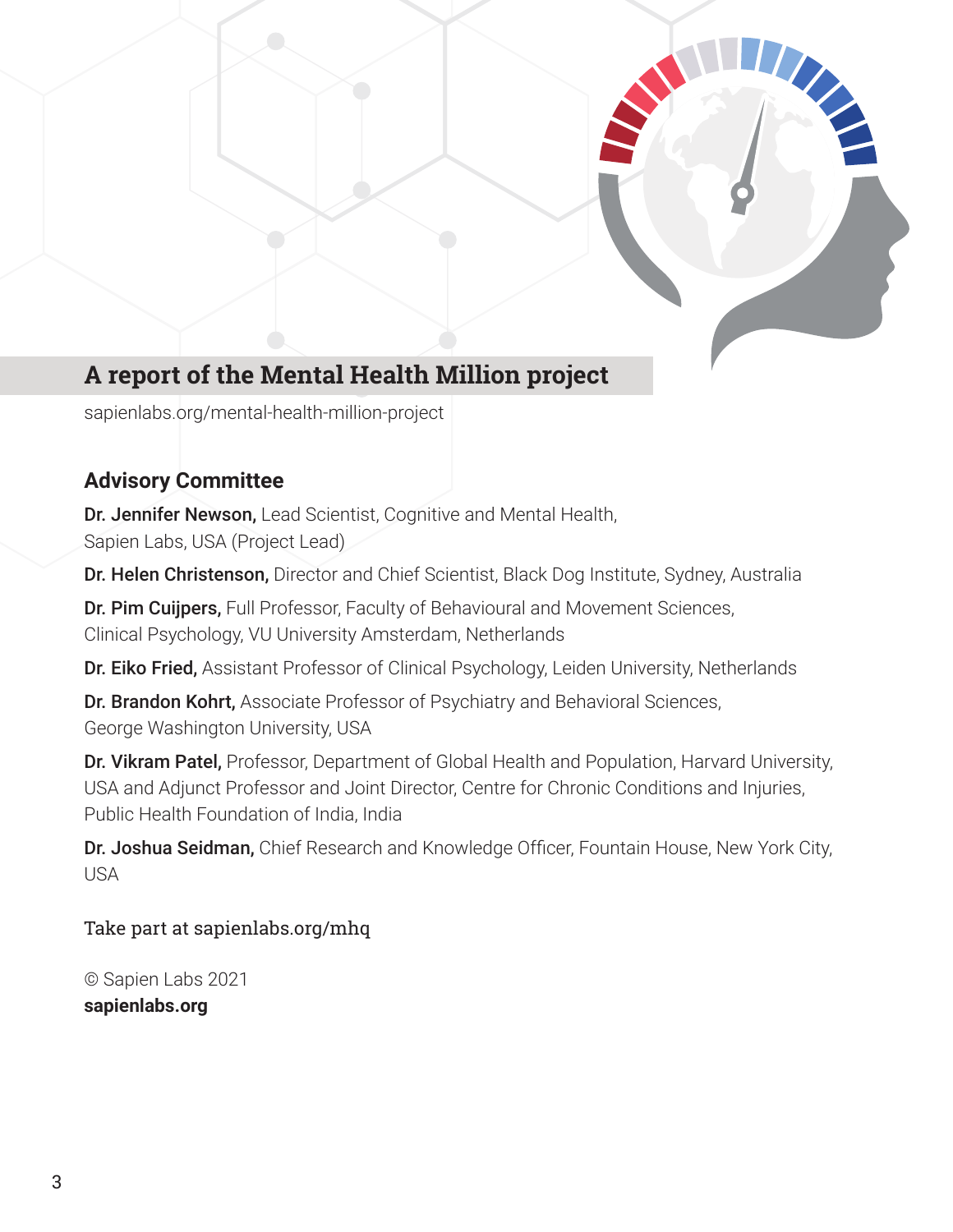| <b>Executive Summary</b>                                                                                                                                                                    | 5                     |
|---------------------------------------------------------------------------------------------------------------------------------------------------------------------------------------------|-----------------------|
| <b>Introduction</b>                                                                                                                                                                         | $\overline{7}$        |
| Our collective mental wellbeing in 2021<br>The Mental Health Million Project<br>Mental wellbeing on a spectrum from distressed to thriving<br>Interpreting the MHQ<br>What's in this report | 7<br>7<br>7<br>8<br>8 |
| 1. The Mental State of the Internet-Enabled World                                                                                                                                           | 9                     |
| Mental wellbeing across world regions<br>Changes in 2021 in the English-Speaking World<br><b>Functional dimensions of mental wellbeing</b>                                                  | 10<br>11<br>12        |
| 2. The Mental Wellbeing of Countries                                                                                                                                                        | 14                    |
| <b>How countries rank</b><br><b>Explaining the differences between countries</b>                                                                                                            | 14<br>16              |
| 3. Demographic factors that impact mental wellbeing and key trends                                                                                                                          | 20                    |
| A global decline in younger generations<br>A persistent gender gap most pronounced in Latin America                                                                                         | 20<br>21              |
| 4. Education, employment and mental wellbeing                                                                                                                                               | 23                    |
| More education, better mental wellbeing<br>Employment, mental wellbeing and productivity                                                                                                    | 23<br>24              |
| <b>5. Summary and Insights</b>                                                                                                                                                              | 26                    |
| A comparison of demographic factors<br>Possible causes of the generational decline<br><b>Potential consequences</b>                                                                         | 26<br>27<br>28        |
| <b>Looking Ahead</b>                                                                                                                                                                        | 29                    |
| <b>Appendix 1: Understanding the MHQ</b>                                                                                                                                                    | 30                    |
| <b>Appendix 2: Data Collection &amp; Analysis Methods</b>                                                                                                                                   | 35                    |
| <b>References</b>                                                                                                                                                                           | 39                    |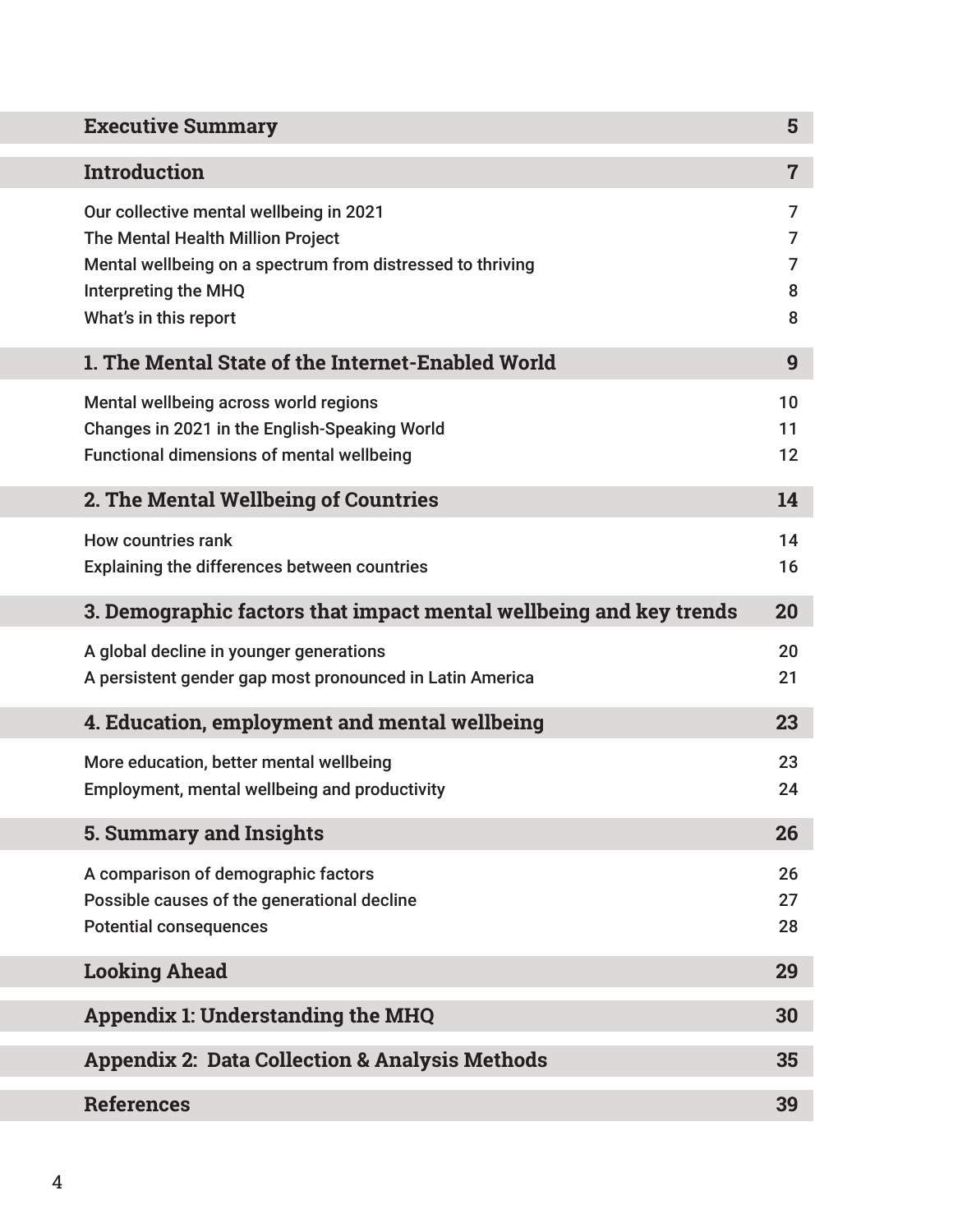### **Executive Summary**

The Mental State of the World report provides insight into the mental wellbeing of *Internetenabled* populations around the globe. This report for 2021 covers 223,087 respondents across 34 countries in the Core Anglosphere, Spanish-speaking Latin America, the Arab world, Spanish & French speaking continental Europe and Africa sampled in 2021 based on responses to the MHQ assessment in English, Spanish, French and Arabic. The MHQ provides an aggregate metric of mental wellbeing (the MHQ) as well as multiple dimensional views. Key findings this year are as follows:

**A smaller decline in mental wellbeing relative to 2020:** Across the 8 English speaking countries measured from 2019 to 2021, there was a decline in mental wellbeing of 3% in 2021, smaller than the 8% decline in 2020. The decline across countries from 2019 to 2021 was significantly correlated to the stringency of Government Covid-19 measures and directionally correlated to the cases and deaths per million.

**Latin America and continental Europe reported the highest mental wellbeing:** 8 out of 10 countries with the highest MHQ scores were located in Spanish-speaking Latin America and continental Spanish and French-speaking Europe. In contrast, 8 out of 10 countries with the lowest MHQ scores were from the English-speaking world. The relative MHQ scores of countries were significantly negatively correlated with cultural indicators such as *Performance Orientation* and *Individualism* as well as with core economic indicators such as *GDP per capita* and *GNI per capita*, correlations that were particularly strong for males aged 18-64.

**The alarming decline in mental wellbeing of younger generations was a global phenomenon:** Whereas only 7% (6% to 9% across different regions) of those aged 65+ were *Distressed* or *Struggling* with their mental wellbeing at a level that impacts functioning and would be considered clinical, 44% (38% to 50% across different regions) of 18-24 year olds had mental wellbeing scores within this *Distressed* or *Struggling* range. This represents a growing gap between generations that, while present prior to the Covid-19 pandemic, has since been exacerbated. It also stands in stark contrast to the happiness and wellbeing patterns documented prior to 2010 across several regions

**The gender gap was highest in Spanish-speaking Latin America:** The gap between males and females was highest in Spanish-speaking Latin America followed by West Africa and the Middle East, but many fold smaller than the age gap, the education gap, the employment gap or

of the world, where young adults 18-24 typically had the highest wellbeing.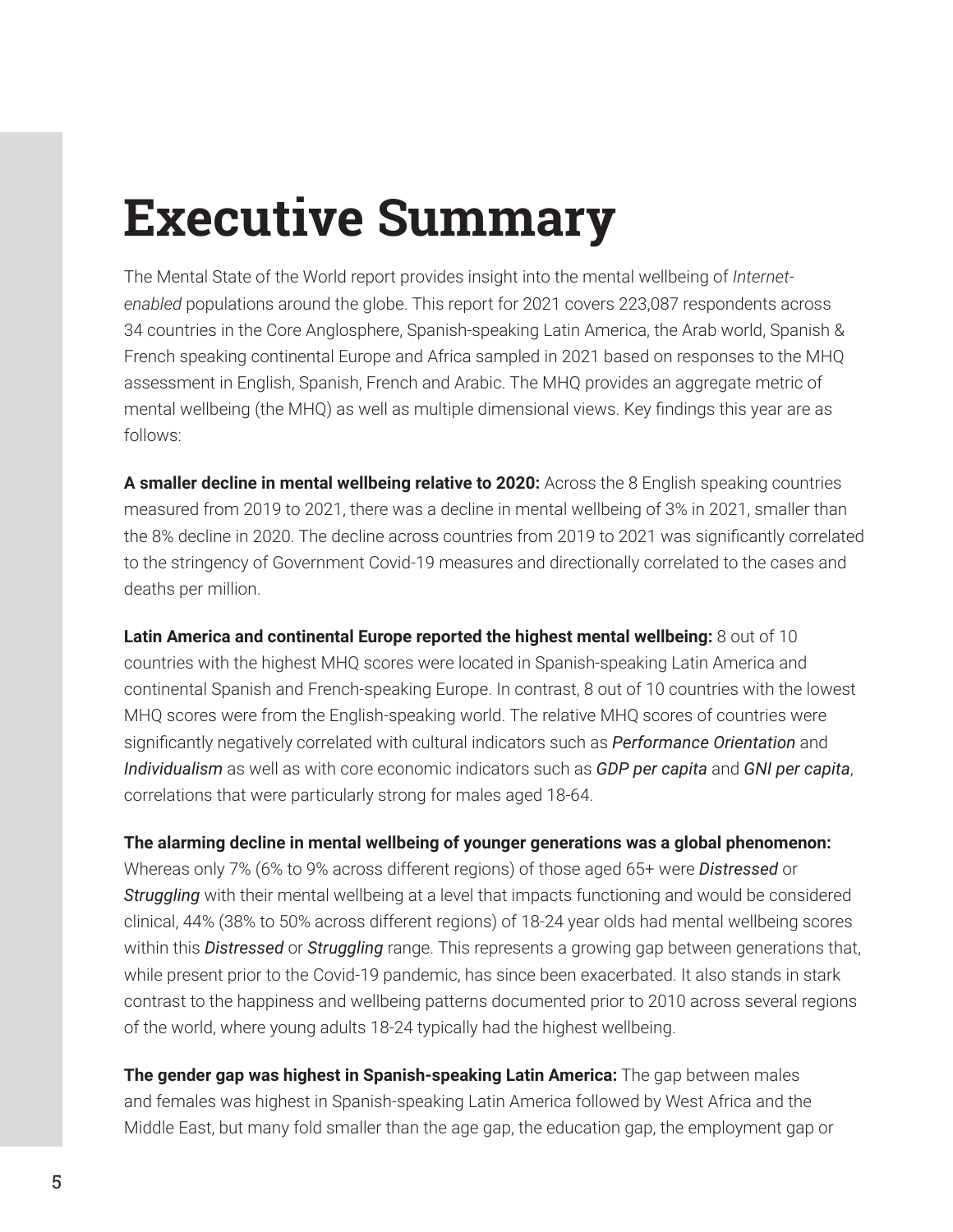the difference between countries. In English-speaking Internet-enabled populations there was near parity between males and females overall, although both genders were lower than their counterparts in other regions of the world. Across the world, those identifying as non-binary/third gender (<1%) had the lowest mental wellbeing of any group with 51% (31% to 85% across different regions) distressed or struggling at a clinical level.

**Higher education and employment were associated with higher MHQ scores:** Across all countries, higher education was associated with higher mental wellbeing with those with Masters and PhDs scoring highest. In addition, being employed or self-employed was associated with substantially higher mental wellbeing compared to being unemployed, most significantly in the Core Anglosphere.

**What are the implications?** It should be of particular concern that across countries, lower MHQ scores, and in particular the dimensional scores of Social Self (how we view ourselves and our ability to form strong, stable relationships with others) were correlated with national statistics of rates of suicide, sexual violence and violent assault. As today's young adults and children become tomorrow's older generations, the current trends suggest that aggregate societal mental wellbeing and Social Self will decline even more substantially in the next two decades. This portends grave challenges for the future of civil society.

**Looking ahead:** There is yet much we need to understand, particularly with respect to the alarming global generational decline of mental wellbeing overall, and in particular the Social Self. We consider and discuss various possible underlying causes from inequality to environmental causes and the growth of mobile phones and Internet use. In 2022, as we continue to expand our view of the mental state of the world to 10 languages and 70 countries, we hope to bring you deeper insights into the societal frameworks and structures that drive our Social Self, and our mental wellbeing as a whole.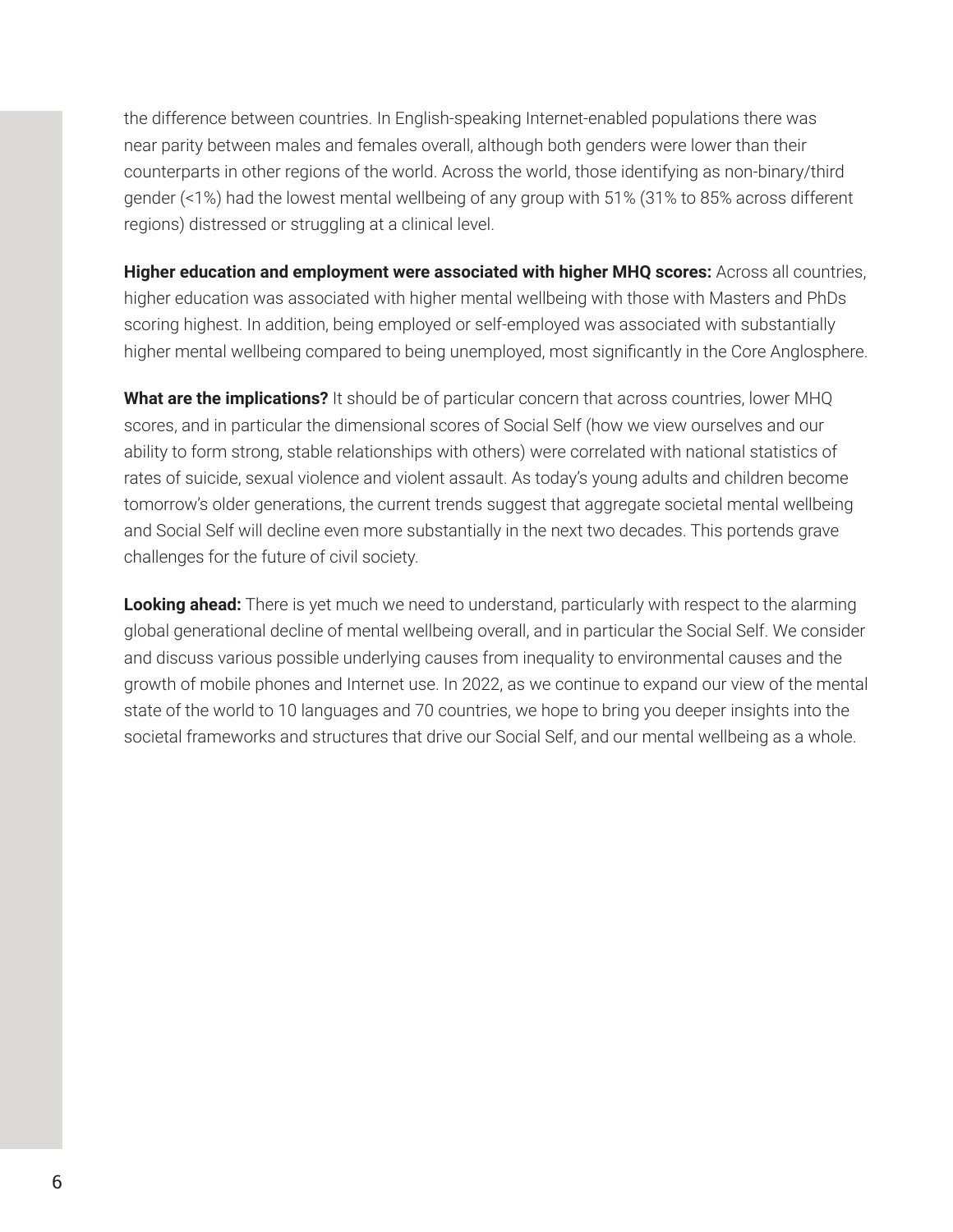### **Introduction**

#### **Our collective mental wellbeing in 2021**

The Mental State of the World Report 2021 is the annual report of the Mental Health Million project and provides a comprehensive view of the evolving mental wellbeing of the Internet-enabled world and insights into significant underlying trends. As of January 2021 there were 4.66 billion active Internet users worldwide, representing 59.5% of the global population. 2021 was the second year of the project and consolidates responses from 223,087 people across 34 countries in the Core Anglosphere, Spanish and French-speaking Continental Europe, Spanish-speaking Latin America, West and North Africa with translations in English, Spanish, French and Arabic and spanning a wide range of demographic groups.

It is important to keep in mind that trends reported here are not likely to be reflective of offline populations who typically live in a different context. This is particularly relevant for developing countries such as those in Africa where the Internet-enabled population are a minority and generally represent higher socioeconomic groups or those who have achieved greater levels of education.

#### **The Mental Health Million Project**

The objective of the Mental Health Million Project is to provide an evolving global map of mental wellbeing, and enable deep insights into its drivers that can be used for more effective management of population mental wellbeing through evidence-based social policy and interventions. This project utilizes the Mental Health Quotient, or MHQ (Newson and Thiagarajan, 2020; Newson et al., 2022), delivered as an open online anonymous survey that takes approximately 15 minutes to complete and returns overall wellbeing scores as well as a comprehensive report with tailored self-care and helpseeking recommendations via email. The MHQ has been demonstrated to relate systematically to productivity in work and life as well as clinical burden (Newson et al., 2022 , see also Appendix 1) and is a functional reflection of how well-equipped we are to handle both life's adversities and opportunities. More information on the MHQ can be found [here](https://sapienlabs.org/mhq/). Feel free to take it yourself.

#### **Mental wellbeing on a spectrum from distressed to thriving**

The MHQ assessment captures a comprehensive spectrum of emotional, social and cognitive attributes encompassing both problems (or symptoms) across 10 different mental health disorders (as defined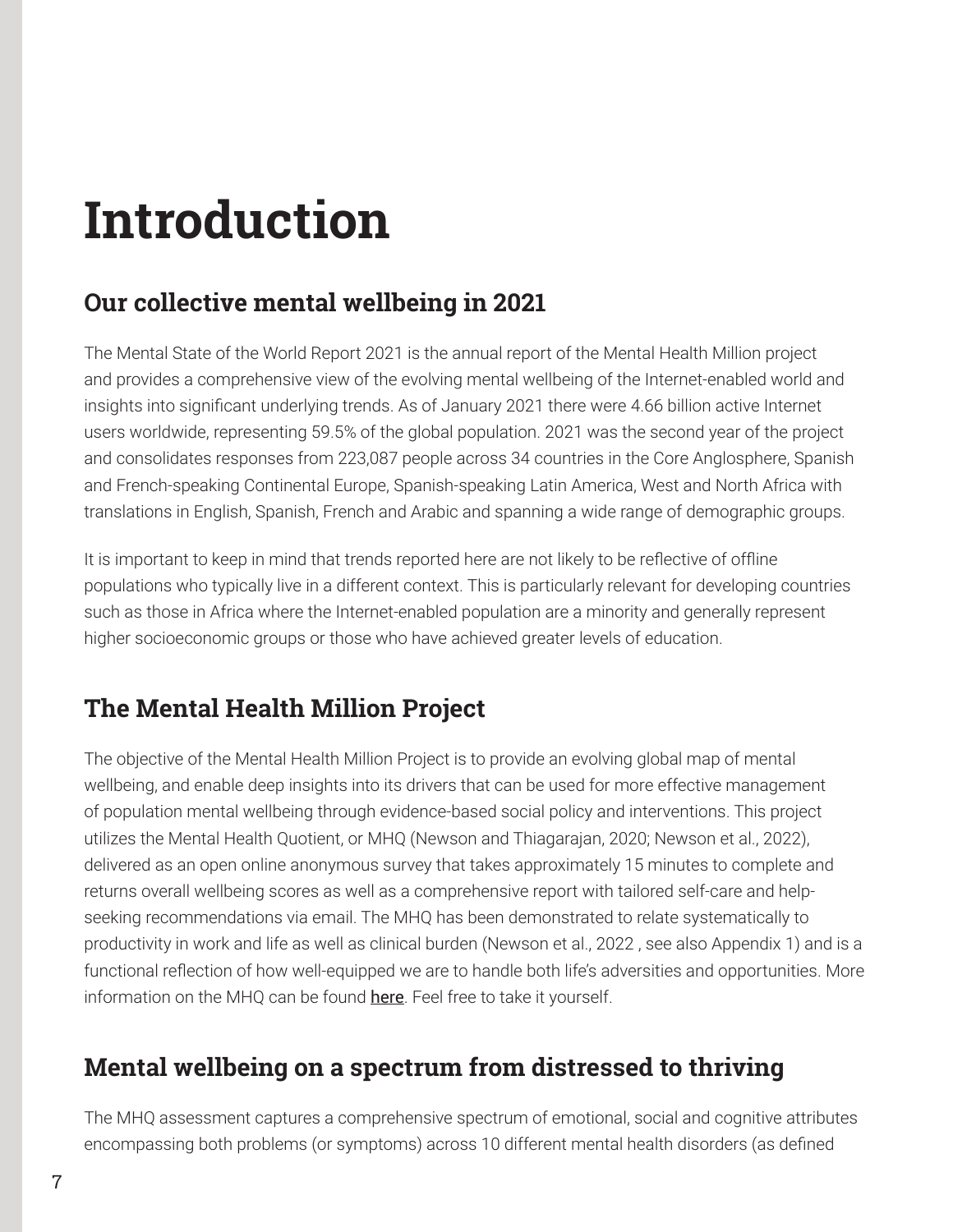by the DSM-5), as well as positive mental attributes. An aggregate mental wellbeing score based on these aspects (the MHQ) positions individuals on a spectrum from *Distressed* to *Thriving* (Newson and Thiagarajan, 2020; Newson et al., 2022). The scale is divided into positive and negative components.



The positive range of the scale represents the spectrum of normal functioning, and is a 200-point scale calibrated to a mean of 100 based on pre-pandemic responses in 2019, similar to the IQ scale. The negative range of the scale represents mental wellbeing scores associated with a negative impact on the ability to function and is associated with clinical level risks and challenges. Five functional dimensions of Drive & Motivation, Mood & Outlook, Cognition and Social Self and Mind-Body Connection are also computed. In addition, the assessment captures information on demographics, lifestyle factors, and traumas and adversities, providing a rich context for understanding key drivers of risks. You can learn more about the MHQ and its scale in Appendix 1.

#### **Interpreting the MHQ**

Mental wellbeing, a reflection of how we 'feel', is by its very nature subjective. The MHQ captures the impact of each mental aspect on a life impact scale. Thus, individual judgement of how much a mental aspect impacts our ability to function must necessarily be within our individual context. For one person this may mean being able to carry out a particular type of work in the day, while for another it may mean managing a household. Furthermore, each person will have in their own mind what appropriate functioning looks like. Thus, mental wellbeing, as we measure it, inherently reflects an individual's sense of how their inner state impacts their ability to function within *their* life context rather than an absolute of human mental function.

#### **What's in this report**

In this report we show the mental wellbeing of the Internet-enabled populations of 34 countries, spanning 6 continents. In addition to comparisons of countries and regions we highlight trends in mental wellbeing across age, gender, employment and education. Finally, we provide insights into possible key drivers of the trends described.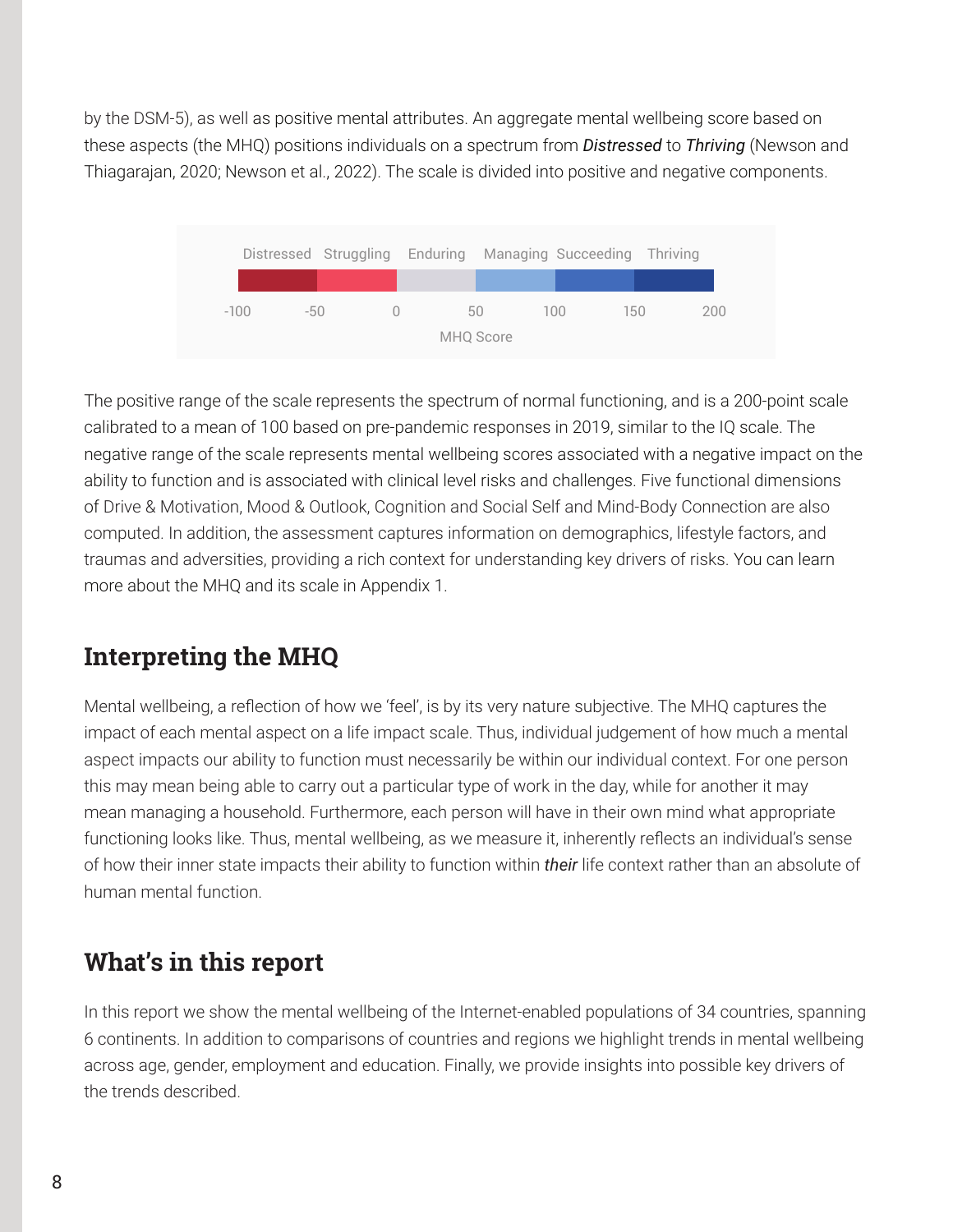### **The Mental State of the Internet-Enabled World 1.**

In 2021, the Mental Health Million Project collected MHQ assessment data from 223,087 Internet enabled respondents, spanning 34 countries across 6 continents in English, Spanish, French and Arabic (Figure 1.1). We show here regional views that reflect an aggregation of the countries within each region where there was data from 4 or more countries. (For details on construction of these regional views see Appendix 2).

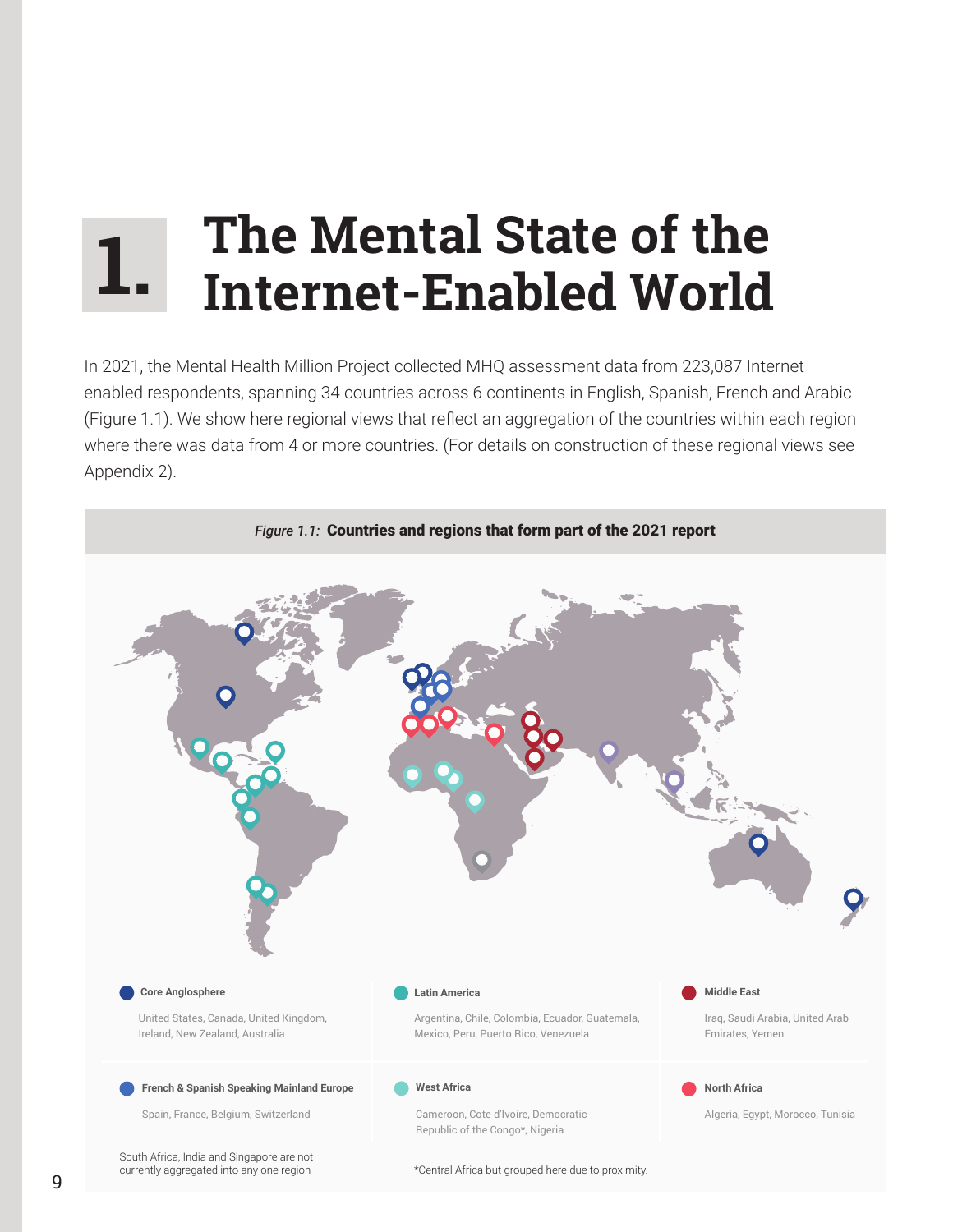#### **Mental wellbeing across world regions**



*Figure 1.2:* Average MHQ scores across regions

The distribution of mental wellbeing across broad regions of the world shows more people distressed or struggling, and lower MHQ score overall, in the core Anglosphere compared to all other regions of the world.

Weighted by age and gender of the population. Results therefore reflect the age/gender demographic make-up. For example, *only 3% of West Africa is over age 65 compared to 20% of Europe. Regional averages are weighted by the Internet population of each country in the region.*

\*Note that MHQ scores are on a 300-point scale.

Altogether 30% of respondents in the Core Anglosphere had mental wellbeing scores in the *Distressed* or *Struggling* range, compared to 23% for the Middle East, 23% for North Africa, 24% for Latin America and 18% for Europe (Figure 1.2). Conversely, only 36% in the Core Anglosphere, Middle East and North Africa were *Thriving* or *Succeeding* compared to 45% and 46% in Latin America and Europe, respectively.

*The Core Anglosphere had the poorest*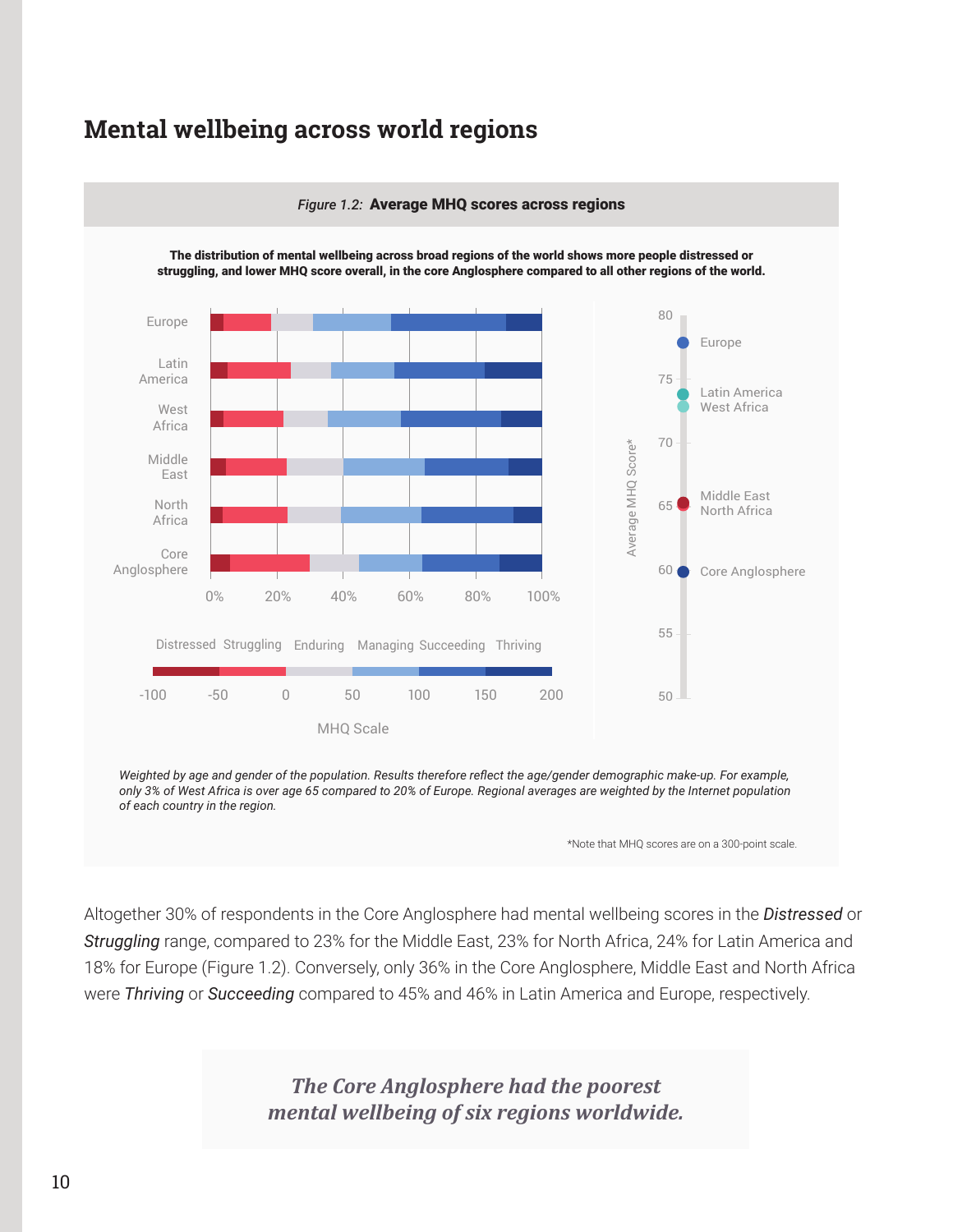On average, this translated to mental wellbeing scores being highest for Europe (78), followed by Spanish-speaking Latin America and French-speaking West Africa (74 and 75), differences that were not statistically significantly different from one another. In contrast, mental wellbeing scores were significantly lower for the Core Anglosphere (5% lower on the 300-point scale). The Middle East and North Africa were similar to one another and fell in between. Thus, altogether the Core Anglosphere had the poorest mental wellbeing of 6 regions worldwide.

#### **Changes in 2021 in the English-Speaking World**

Data collection for the Mental Health Million Project began in 2019 in English and was followed by an official launch and expansion in 2020. Presently therefore, we are only able to show trends for 8 English speaking countries which include the Core Anglosphere (the United States, United Kingdom, Canada, Australia and New Zealand) as well as India, Singapore and South Africa (see Newson et al., 2021a for more on the 2020 results). Altogether, compared to 2020, there was a decline in mental wellbeing in these countries of 3% along the MHQ scale in 2021 (Figure 1.3) Overall, this was smaller than the 8% decline from 2019 to 2020 (Newson et al., 2021a). Correspondingly the number of respondents with MHQ scores in the *Distressed* or *Struggling* range increased from 26% in 2020 to 30% in 2021. This 4% jump however was smaller than the 12% increase seen from 2019 to 2020.

#### *In English-speaking countries, the percentage of people Distressed or Struggling increased from 26% to 30% in 2021.*

These declines in mental wellbeing from 2019 to 2021 were significantly correlated with the aggregate stringency of government Covid-19 measures across both years (Oxford COVID-19 Government Response Tracker, 2022; r=-0.54) as well as directionally correlated with Covid-19 cases and deaths per million (Johns Hopkins, 2021).



% change in MHQ scores is based on decrease in percentage along the 300-point MHQ scale

11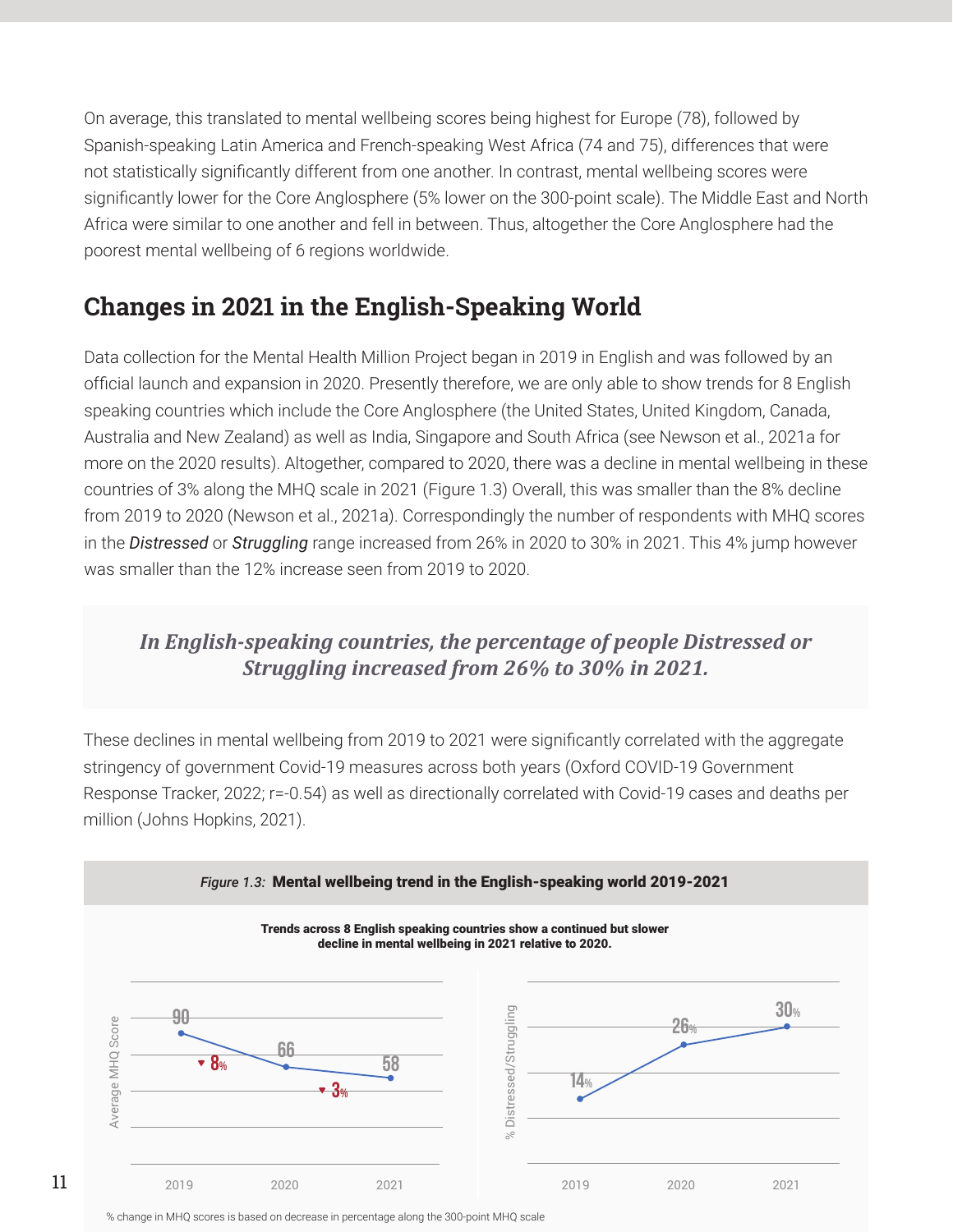#### **Functional dimensions of mental wellbeing**

The Mental Health Million Project also examines global trends across 5 different functional dimensions of mental wellbeing: Mood & Outlook, Social Self, Drive & Motivation, Mind-Body Connection, and Cognition. These dimensions represent scores constructed from subsets of elements within the MHQ to reflect specific aspects of our mental functioning (See Appendix 1 for more details).



*Cognition. These dimensions are constructed on the same scale as the MHQ and represents a rescaling from the way they were previously represented. See appendix for details.*

Within almost every region, scores for Cognition and Drive & Motivation were highest while Mood & Outlook and Social Self were the lowest. In aggregate, 30% of respondents were *Distressed or Struggling* with their Social Self while 27% of respondents were *Distressed or Struggling* with their Mood & Outlook. In contrast, only 17% and 18% were *Distressed or Struggling* with their Drive & Motivation and Cognition, respectively.

Compared to all other regions, the Core Anglosphere scored lower on 4 out of the 5 dimensions. The difference between the Core Anglosphere and other regions was particularly notable for the dimension of Social Self, where average MHQ dimension scores were 4% lower on the scale relative to all other regions,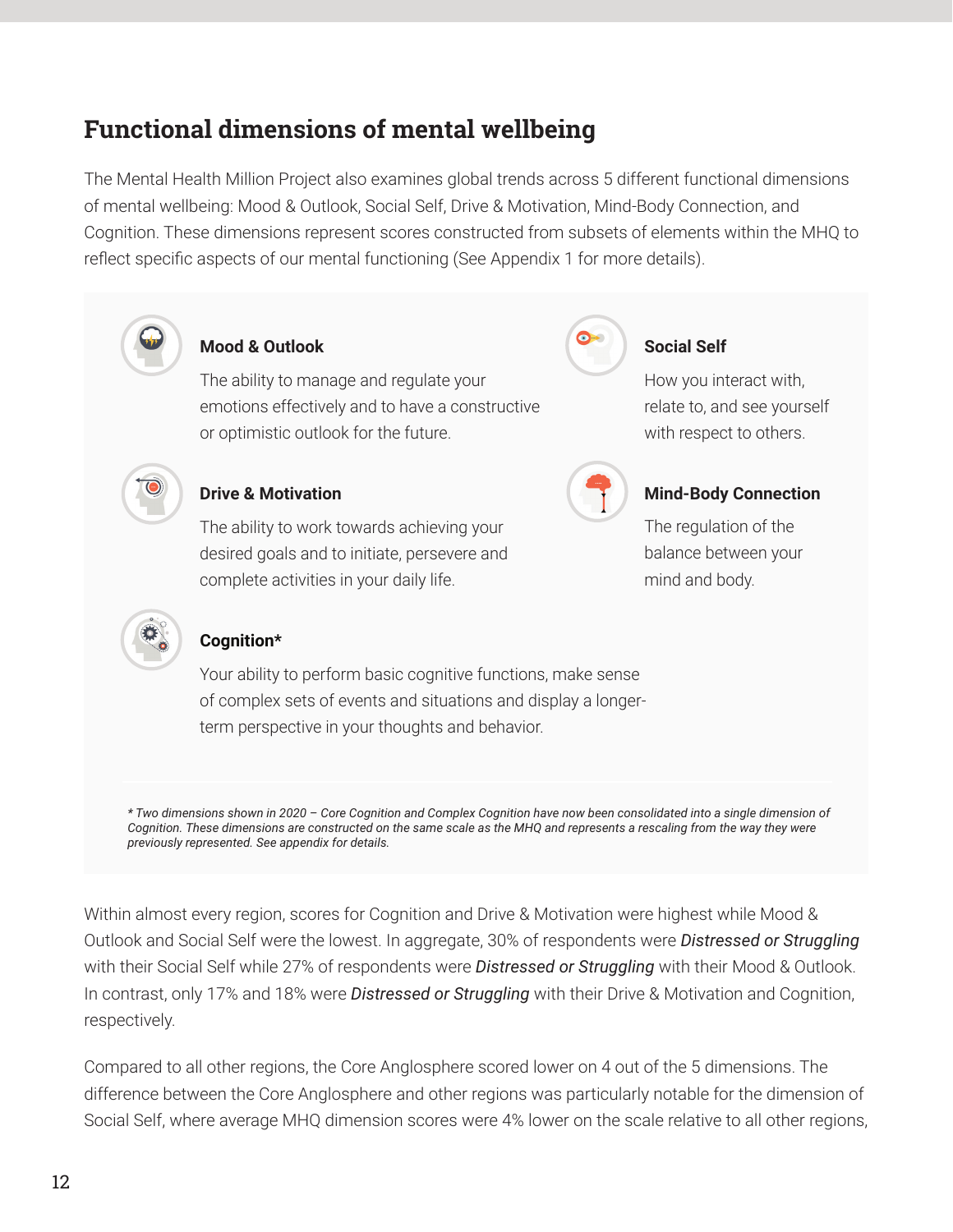which clustered close together. Similarly, the Core Anglosphere was lowest on the dimensions of Mood & Outlook and Mind-Body Connection while Europe, Latin America and West Africa were highest on both. On these dimensions the Middle East and North Africa were in between.

Along the dimensions of Cognition and Drive & Motivation, Europe and Latin America stood out for having higher scores than all other regions (on average 2-4% higher). Cognition was the only dimension where the Core Anglosphere did not score the lowest. Here, scores were lowest for the Middle East, and North Africa, though not significantly so.

#### *The Core Anglosphere scored lowest on most dimensions of mental wellbeing relative to other regions, most notably the dimension of Social Self*



\*Note that the MHQ dimension scores are computed on a 300 point scale.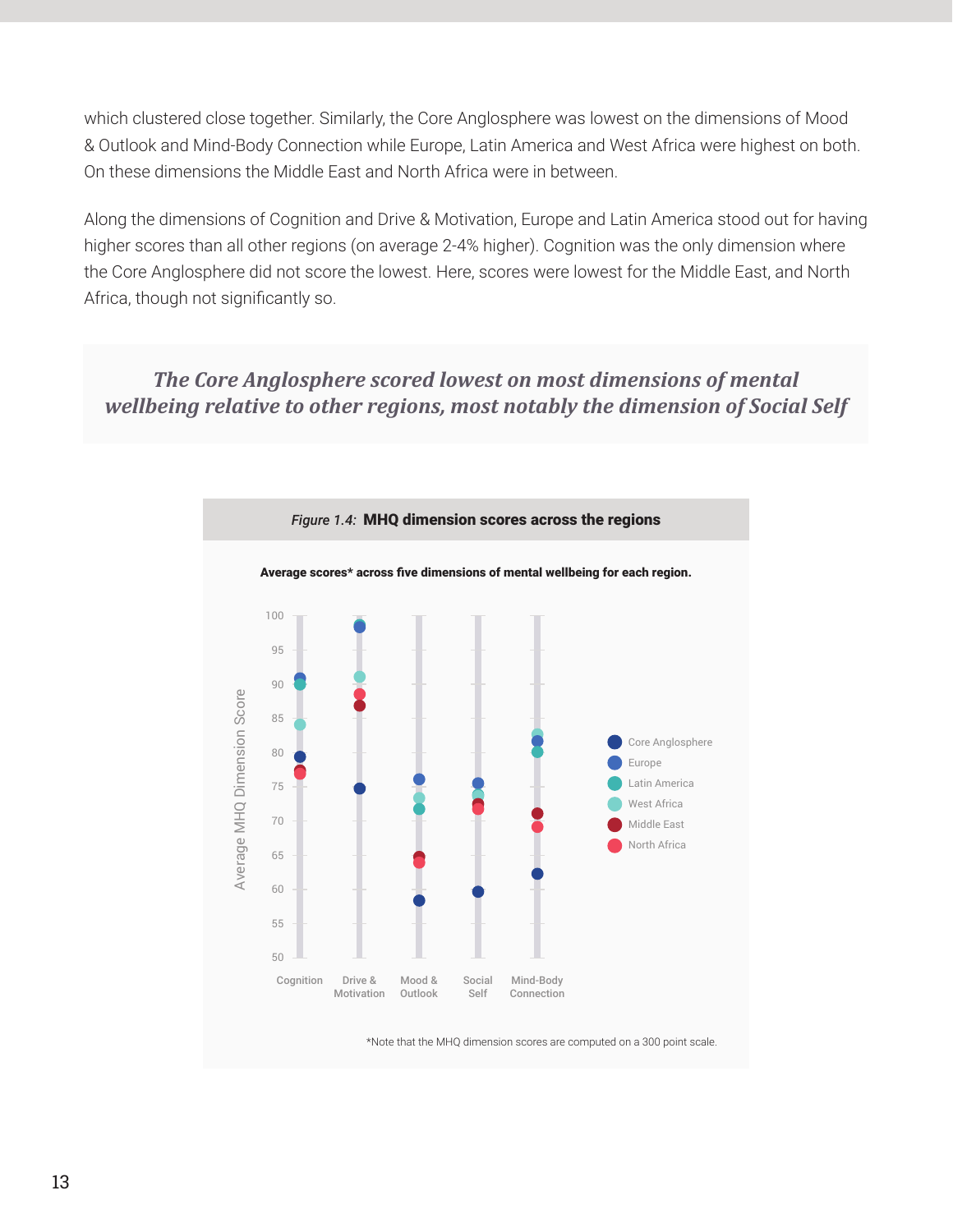### **2. The Mental Wellbeing of Countries**

#### **How countries rank**

Here we show how each of the 34 countries fared relative to one another (Figure 2.1). This includes India, Singapore and South Africa, which were not included in the regional views. The MHQ scores of countries represent weighted averages of the age and gender groups as they are represented in the populations (See Appendix 2 for more details). Surprisingly, Venezuela topped the list with an average MHQ of 91 while the UK and South Africa had the lowest scores at 46. This difference of 45 MHQ points represents a 15% difference along the 300-point scale. Further, 8 out of 10 countries with the highest MHQ scores were located in Latin America and Europe (MHQ score range of 74 to 91). In contrast, English-speaking respondents reported the greatest challenges with their mental wellbeing. Eight out of ten countries with the lowest MHQ scores (MHQ score range of 46 to 63) were from the Core Anglosphere or were countries where there is a large English-speaking population (i.e. South Africa, India). Overall, most countries (15 out of 34) clustered together with aggregate scores within a narrow range of 70 to 75, less than 2% apart on the scale, a difference that is typically not statistically significant. We note that the statistical significance of any difference varies with sample size, and variance, which differs by country, and caution the reader to consult the associated statistical tables to determine if a difference between any two countries is in fact significant.

Within the Latin American countries in our sample, Venezuela had the highest MHQ scores (91), followed by Peru (78) and Argentina (75). Lowest within Latin America were Colombia and Guatemala (both 70). Among the four European countries, Spain topped the list at 85, followed by Switzerland at 82, while French speaking Belgium and France were similar at 75 and 73. Within the Core Anglosphere, the United States and Canada were the highest (both at 63) while the UK, at 46, was lowest, representing the widest regional range. We note that among other English-speaking countries outside of the Core Anglosphere, Singapore was highest at 74 while South Africa was lowest at 46, along with the UK. India was in the lowest 5 at 56. Among the Middle East and North Africa, the United Arab Emirates and Tunisia were highest on the list at 73 while Iraq was lowest at 57. Within West Africa, the Democratic Republic of Congo topped the list with an average MHQ of 82 while Nigeria and Cameroon were the lowest at 71. We note that West African countries have the lowest Internet penetration (23-50%, Data Reportal, 2021), and the Internet populations are typically more educated and have higher employment rates relative to the Internet populations of countries where Internet penetration is higher.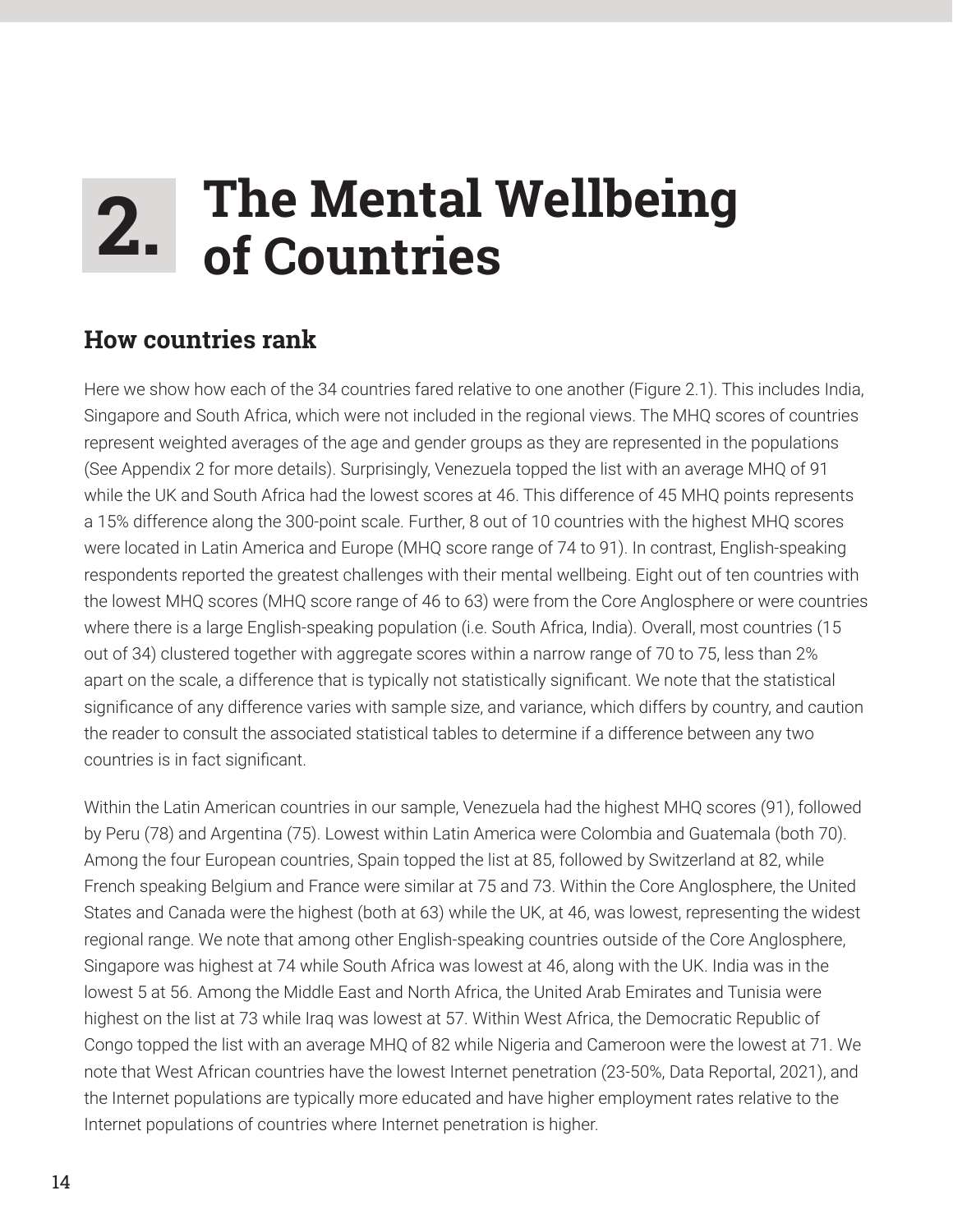

Across the 34 countries, the percentage with scores in the negative range of *Distressed* or *Struggling* varied from 19% to 36%. While the ordering of countries along this metric is largely similar to that of the average MHQ score, it is interesting to note that several West African and North African countries move up on the list, indicating that a smaller fraction within the Internet-enabled population of these countries had severe mental health challenges.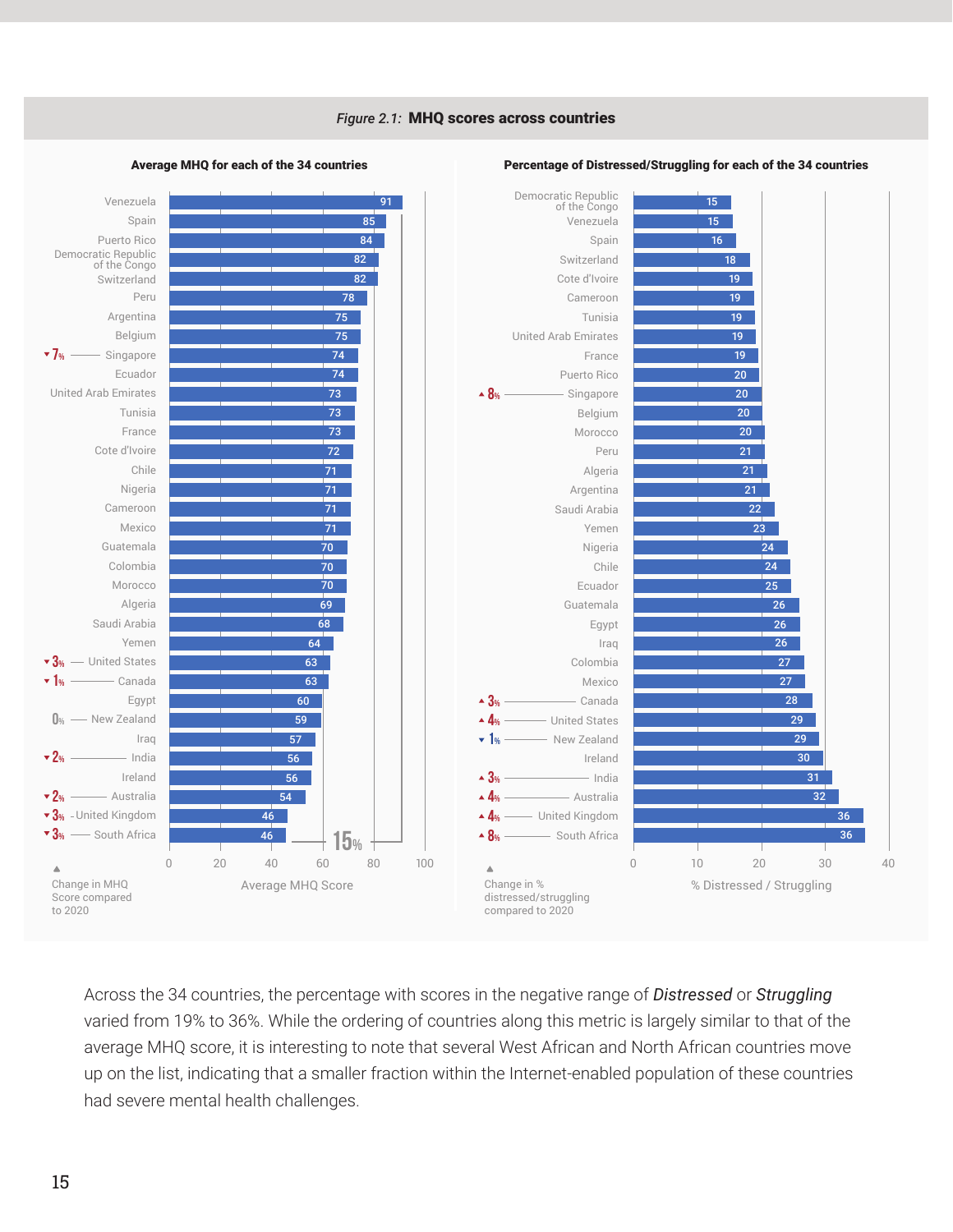Finally, for the subset of English-speaking countries for which data was collected in 2020, we note in Figure 2.1 the percentage drop of average MHQ scores along the scale relative to the previous year. Most countries dropped by 2-3% on the MHQ scale with corresponding increases in the percentage of people *Distressed* or *Struggling* of 3-4%. Standouts were Singapore where the MHQ drop was 7%, and South Africa where the percentage *Distressed* or *Struggling* increased by 8% from 28.5% in 2020 to 36%.

#### **Explaining the differences between countries**

With countries such as Venezuela and Peru higher on mental wellbeing than the United States and Canada, at first glance the ordering of mental wellbeing across the Internet-enabled world does not correspond with country level economic prosperity. What then explains the ordering of countries? We took a look at a number of factors; demographic, economic, cultural and Covid related in search of answers. The outcomes surprised us.

#### *Demographic factors*

First, there are various demographic differences among the Internet populations of these countries. For example, West Africa's population in general is much younger, with only 3% over age 65 (United Nations, 2019). This is in stark contrast to European countries where over 20% of the population are above age 65 (United Nations, 2019). Second, the Internet-enabled population of West African countries are typically more educated and more likely to be employed. Figure 2.3 shows the correlations between different demographic factors and MHQ scores of countries. The percentage of older adults, the percentage with a bachelors or higher and the percentage of employed are all directionally positively correlated with country MHQ scores (although not significantly), hinting that these factors play a role, but also that they are not the whole story (see Statistical Tables for details). Significantly correlated was only the percentage of the sample for each country with a Master's degree or higher (r=0.4). Note that demographics of age and gender are factored into the calculation of Country MHQ scores while education and employment are not. Mental wellbeing along these various demographic dimensions are discussed in a subsequent section.

#### *Covid Factors*

Another factor that might be expected to play a role are Covid related metrics. Here we looked at both Cases and Deaths per 1M population in 2021 in each country (Johns Hopkins, 2021) as well as an aggregate metric of the stringency of Covid response measures in 2021 (Oxford COVID-19 Government Response Tracker, 2022). Stringency of Covid measures were significantly negatively correlated with MHQ scores of the populations 18-34, though not for the overall population, and directionally negatively correlated with deaths and cases per 1M. (r=-0.4 for stringency, see Statistical Tables).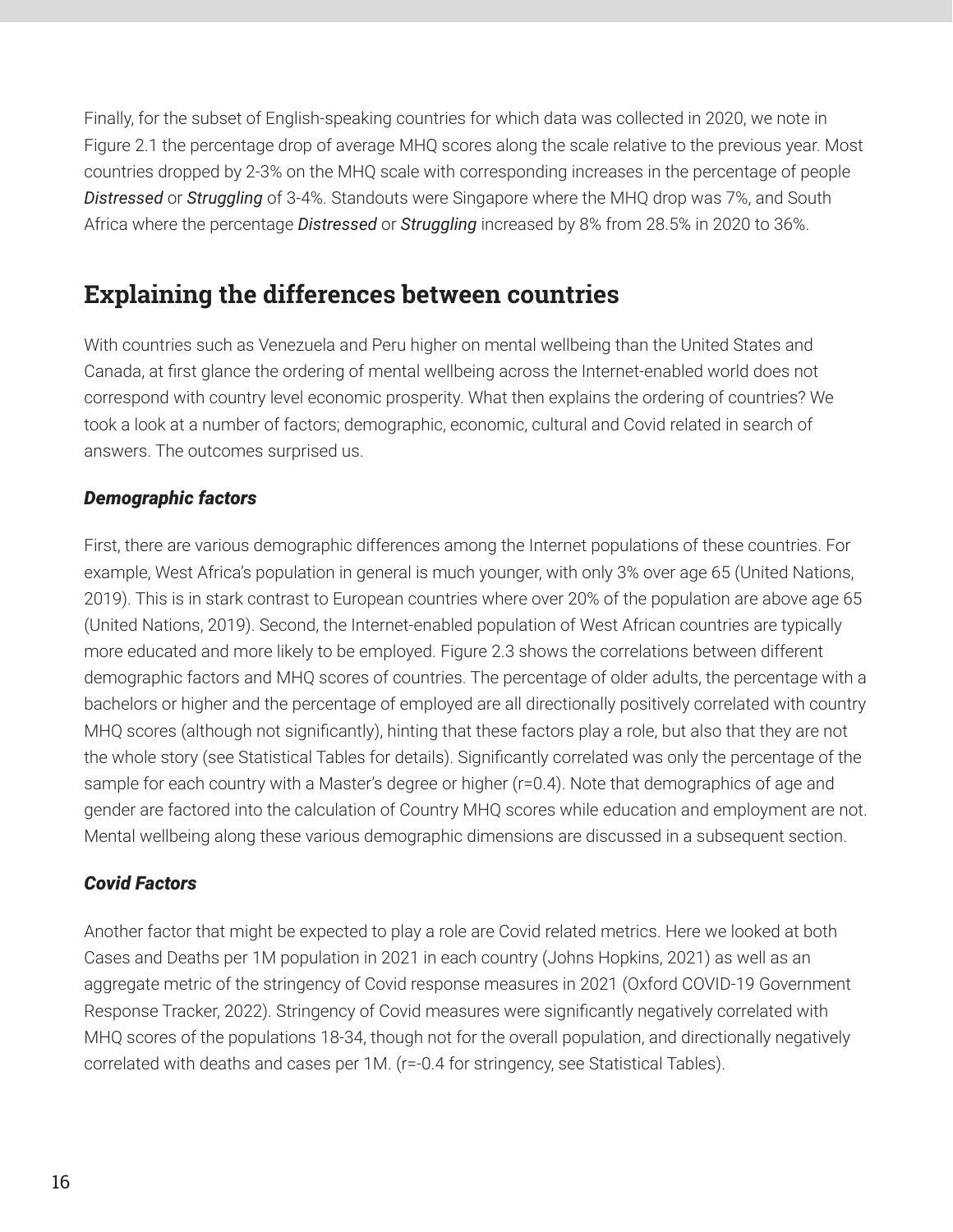

#### *Economic factors*

Is there a relationship between economic indicators and mental wellbeing? We looked for correlations between MHQ scores of countries and key economic and development indicators including GDP per capita, GNI per capita, Decadal GDP growth, 2020 GDP growth, Gini index (World Bank) and the Human Development Index (HDI; UNDP). Surprisingly, GDP per Capita, GNI per Capita and the Human Development Index were all significantly *negatively* correlated with MHQ scores. While the correlation for overall MHQ was not significant, when only considering those 18-64 (i.e. excluding the elderly), these negative correlations became highly significant for Drive and Motivation, Social Self and Mind Body Connection. In addition, correlations were highly significant for Males 18-64 and for younger adults under 34 (both males and females) but not significant for older Females. We note that Drive and Motivation includes various factors such as energy levels and desire to achieve goals, which on the negative ends are also the key factors of burnout. As this sample is specific to the Internet-enabled populations, there is the possibility that this reflects the greater prosperity of the Internet-enabled in countries

with lower per capita GDP and internet penetration. However, the negative correlations persisted

*Country indicators of economic prosperity are negatively correlated with mental wellbeing, particularly for young adults and males, and belies the commonly held belief that national economic prosperity translates to greater social wellbeing*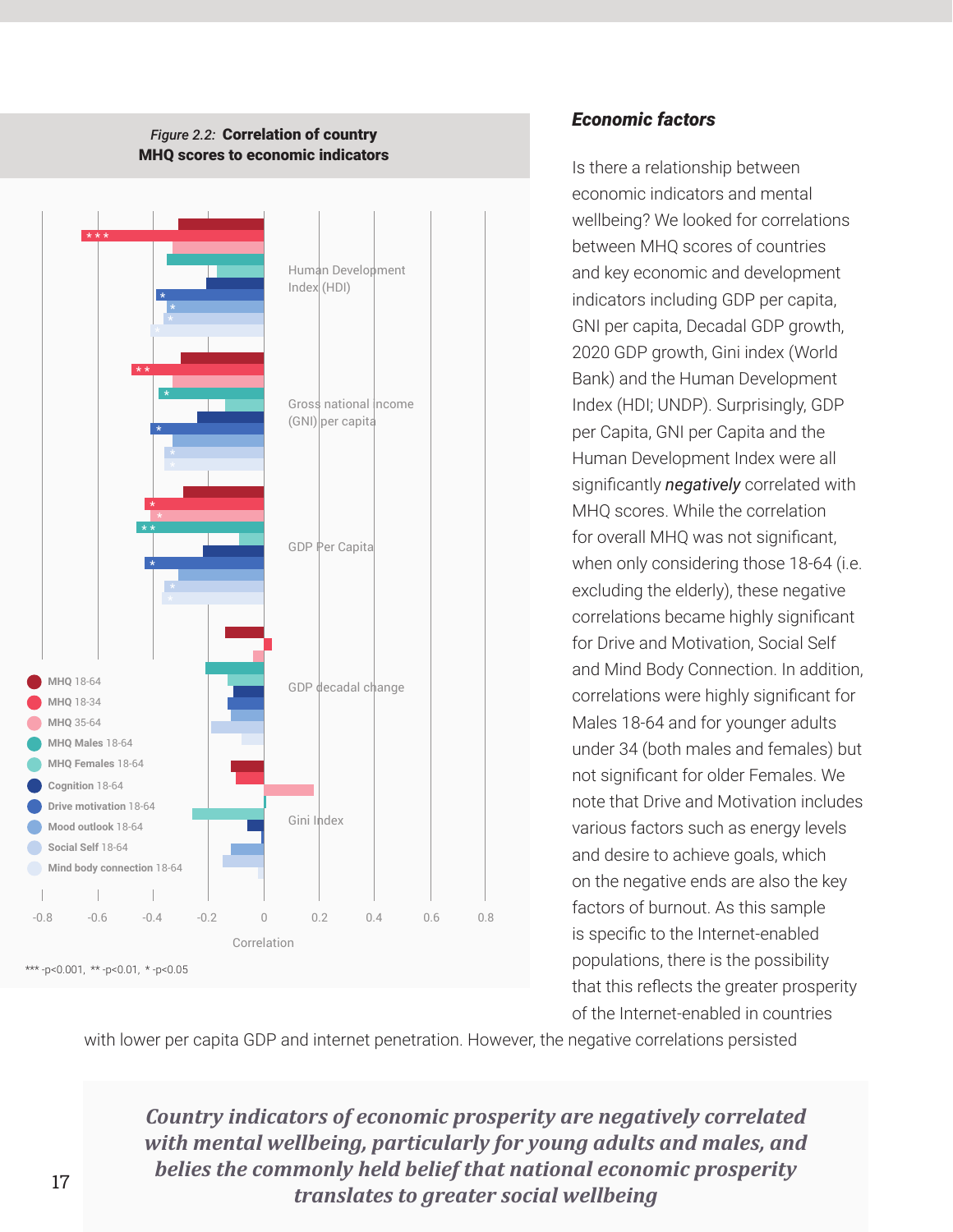

*Figure 2.3:* Correlations of MHQ and dimension scores with country level cultural indicators

after removing African countries where Internet penetration is lower. Furthermore, when considering only the countries in western Europe and the Core Anglosphere, the direction of correlation for GDP and GNI per capita were still negative though no longer significant given the smaller number of countries. However, the negative correlations of MHQ scores to the Gini Index and decadal changes in GDP increased substantially to -0.45 and -0.46 from -0.14 and -0.12 for all 34 countries. **This belies the commonly held belief that national economic prosperity translates to greater social wellbeing,** where these correlations would be expected to be positive and not significantly negative.

#### *Cultural Factors*

How much does culture play a role? Here we looked at correlations between MHQ scores and countrylevel cultural indicators of the Globe Project (House et al., 2004) as well as those compiled by Geert Hofstede at Maastricht University (Hofstede, 2013). Surprisingly, several indicators of culture had exceptionally strong correlations with mental wellbeing scores of countries. At the top of the list was the Globe Project's indicator of *Performance Orientation* (House et al., 2004), a measure of how much rewards and recognition are based on

*Countries high on indicators of Performance Orientation and Individualism had the poorest mental wellbeing across all dimensions and age groups.*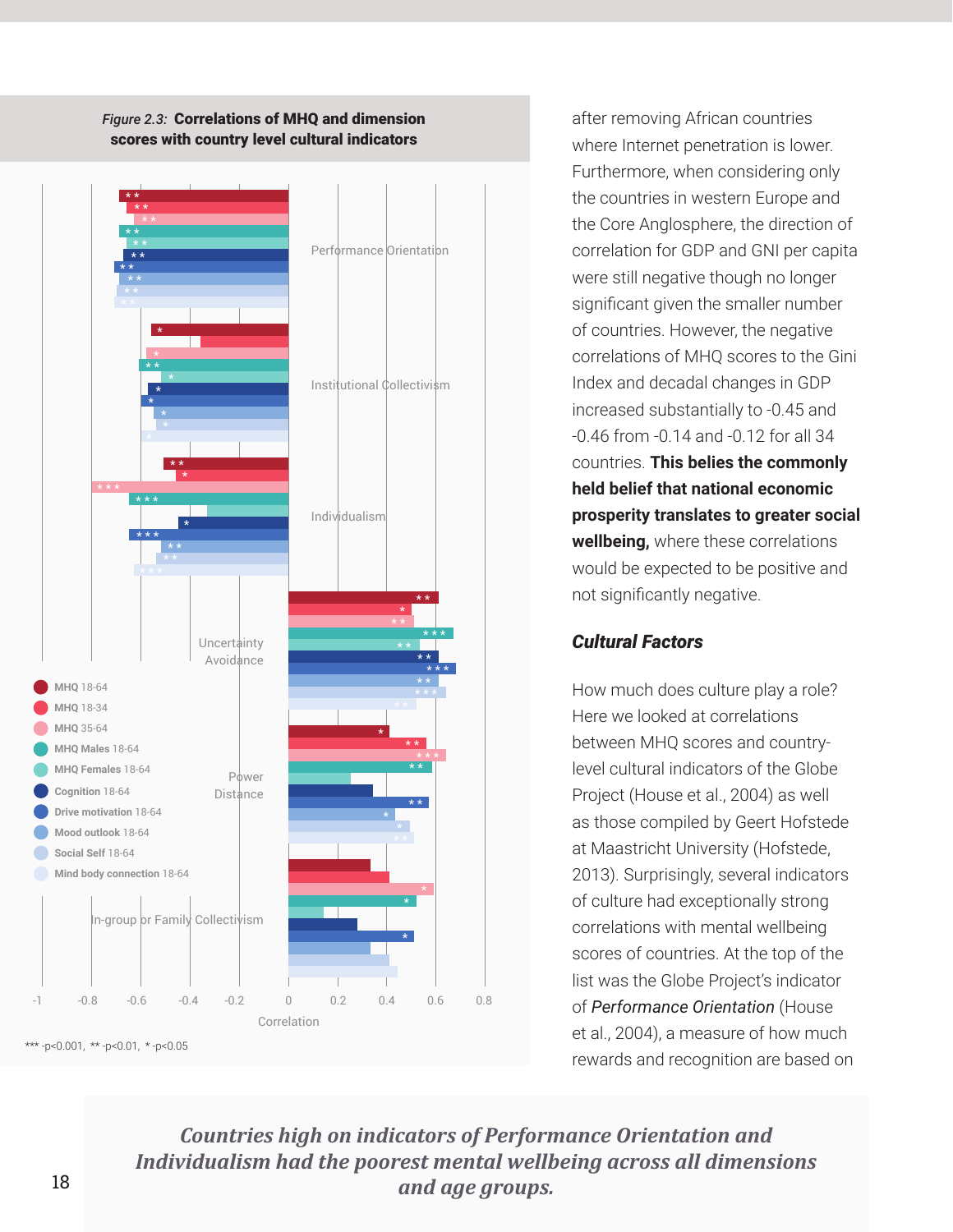work performance. Of all indicators examined, this was the most significantly negatively correlated to MHQ scores overall, all MHQ dimensional scores, and for all age and gender groups. Following this were two additional metrics *Institutional Collectivism* (Globe Project) and *Individualism* (Geert Hofstede; GH), which were also significantly negatively correlated with mental wellbeing and its various dimensions. Institutional Collectivism reflects a country's practice of Institutional redistribution of wealth while the indicator of Individualism reflects a social framework in which individuals are expected to take care of only themselves and their immediate families. Countries high on Performance Orientation and Individualism also tend to practice greater Institutional Collectivism. Thus all three metrics are highly positively correlated to one another.

On the other hand, the indicators of *Power Distance* (GH), *Uncertainty Avoidance* (GH) and *In-group or Family Collectivism* (Globe Project) were positively correlated with mental wellbeing. Particularly, these were most positively correlated for Males and for the MHQ dimensions of Drive & Motivation and Social Self. A high Power Distance refers to cultures where there is a high acceptance of an unequal, hierarchical distribution of power, where people understand "their place" in the system. Similarly high Uncertainty Avoidance refers to the degree to which a society relies on social norms and rules to alleviate unpredictability, and in particular, social unpredictability. Finally, In-group or Family Collectivism refers to the degree to which societies express pride, loyalty and cohesion within their family groups.

We also note that other cultural indicators such as the Masculinity Index (GH), Gender Egalitarianism (Globe Project) and Humane Orientation (Globe Project) were not significantly correlated with any aspect of mental wellbeing and are not shown here but can be seen in the Statistical Tables.

Altogether these relationships paint a surprising but consistent picture: a culture where we are each for ourselves and judged and sorted by performance may be good for economic growth but damaging to our collective mental wellbeing. What does this say about who we are and what the goals of our social, economic and political systems should be? We hope that these findings will foster deeper investigation and active debate.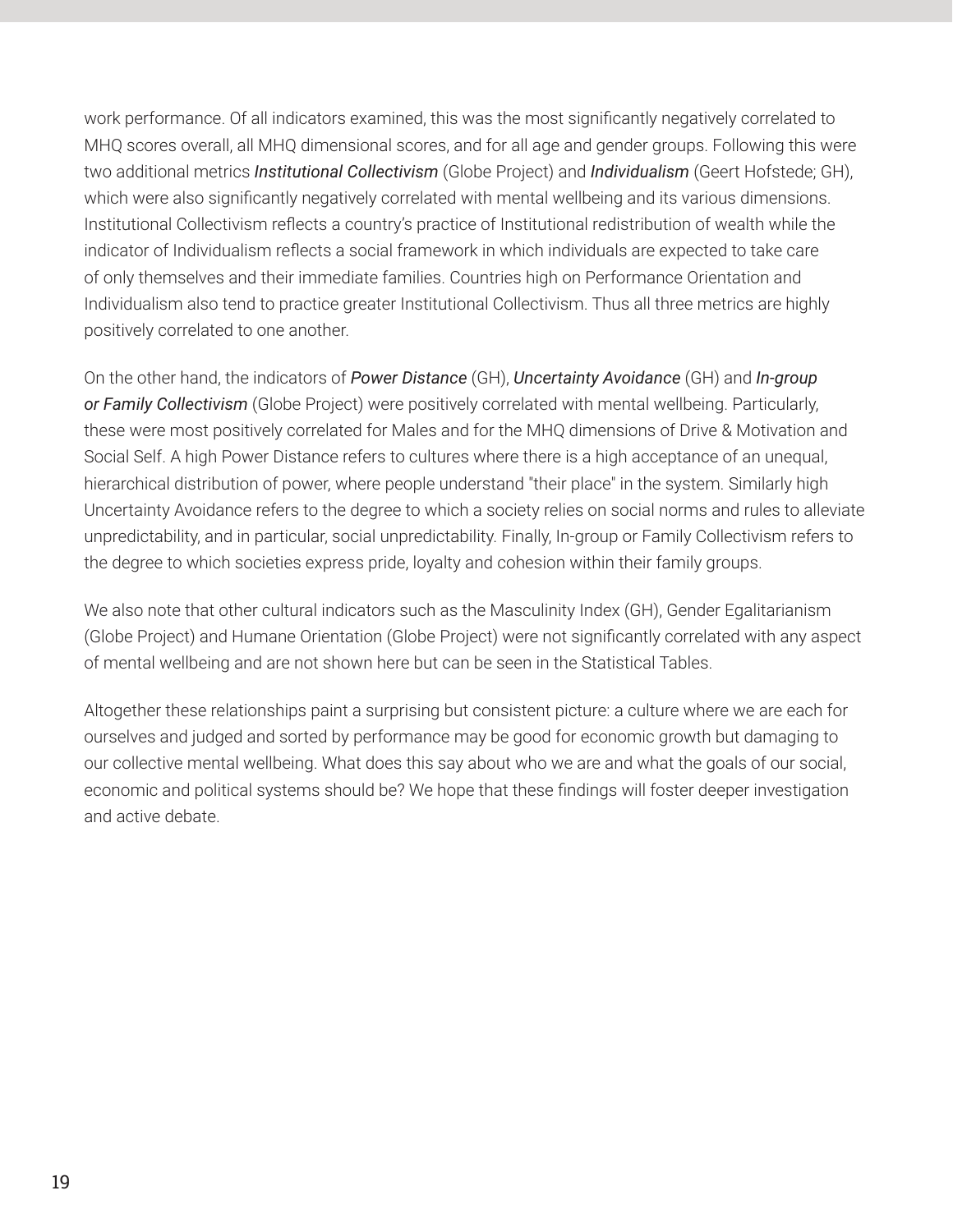### **Demographic factors that impact mental wellbeing and key trends 3.**

#### **A global decline in younger generations**

Last year we highlighted the trend of declining mental wellbeing with each successively younger generation in English-speaking countries. This trend was present even in 2019 although it was amplified in 2020 during the Covid-19 pandemic when mental wellbeing declined significantly more for younger adults than older adults (Newson et al., 2021a). This year we show a similar decline in mental wellbeing across successively younger generations for all 34 countries, irrespective of language or region.

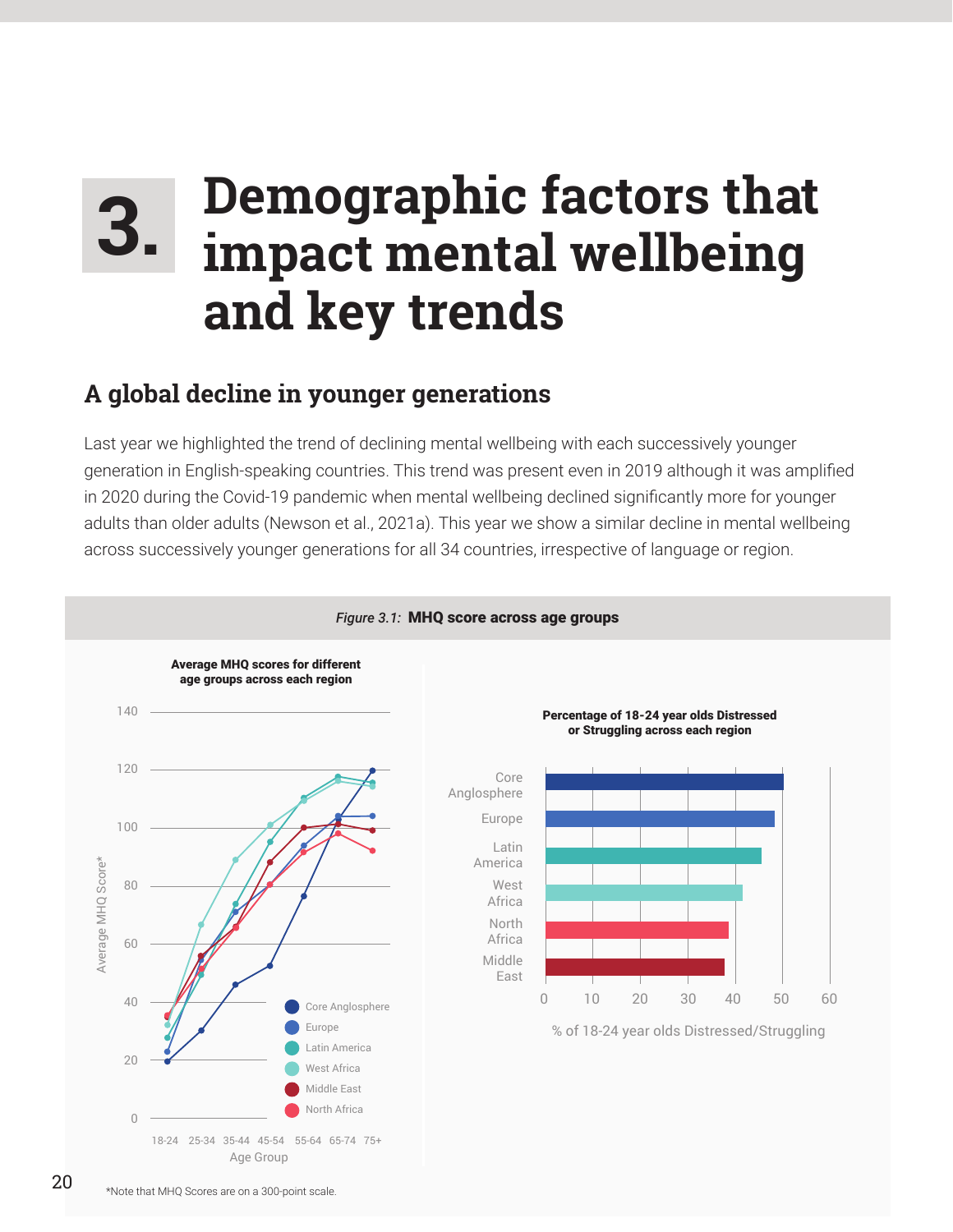Figure 3.1 shows a consolidated view for each region. Respondents aged 18-24 had an average MHQ score of 29, with ~44% of respondents (50% for Core Anglosphere to 38% for Middle East) in the *Distressed* or *Struggling* range and only 19% in the *Succeeding* or *Thriving* range. In contrast, adults aged 65 and over had an average MHQ score of 107, 26% higher on the scale than those aged 18-24. Correspondingly, only 7% among those aged 65+ were in the *Struggling or Distressed* range (6% for West Africa to 9% for Middle East), while 63% were in the *Succeeding* or *Thriving* range. While we don't show this here, we note that this pattern was consistent across all dimensions of mental wellbeing and in particular the dimensions of Mood & Outlook and Social Self where the decrease in scores with younger age was steeper. In addition, it was steeper for females than for males.

Does this suggest that mental wellbeing increases systematically as we age? The data suggests not. In patterns of wellbeing observed prior to 2010, young people typically had the greatest happiness and wellbeing. In the United States wellbeing followed a U-shaped curve where younger and older adults fared best with a dip among the middle age groups (Stone et al., 2010). In Latin America on the other hand, wellbeing was highest among young adults, declining steadily with older age groups (Steptoe et al., 2015). While these older studies measured wellbeing specifically in terms of happiness and elements of our Mood & Outlook measure, we note that Mood & Outlook now shows an even steeper decline than other dimensions with Feelings of Sadness, Distress and Hopelessness the most prevalent mental challenge among those aged 18-24. The profound change in the patterns of mental wellbeing by age group, and findings that mental health challenges in young adulthood tend to persist over adult life (Richmond-Rakerd et al., 2021), suggests a progressive decline across generations rather than a trend of improving mental wellbeing with age.

The globally consistent nature of this phenomenon suggests a common underlying cause, particularly since patterns of wellbeing by age were shown to differ quite significantly across regions prior to 2010 (Steptoe et al., 2015). While we are unable to present a proven explanation for this global trend, we discuss multiple possibilities in section 5 from changes in inequality to environmental causes and the impact of the Internet.

#### **A persistent gender gap most pronounced in Latin America**

Gender differences in mental wellbeing have been reported previously, with rates of depression, posttraumatic stress disorder (PTSD), eating disorders and generalized anxiety disorder higher for women compared to men (Kessler et al., 1993; Van de Velde et al., 2010; McLean et al., 2011; Ditlevsen and Elklit, 2012; Salk et al., 2017; Udo and Grilo, 2018). In line with these findings, we showed that female respondents had a slightly lower MHQ scores overall relative to male respondents in our 2020 report (Newson et al., 2021a). However, one of the most striking findings from 2020 was that those who identified as nonbinary/ third gender were experiencing substantially more serious challenges with their mental wellbeing, consistent with other studies (Cochran et al., 2003; Russell and Fish, 2016; Trevor Project, 2021).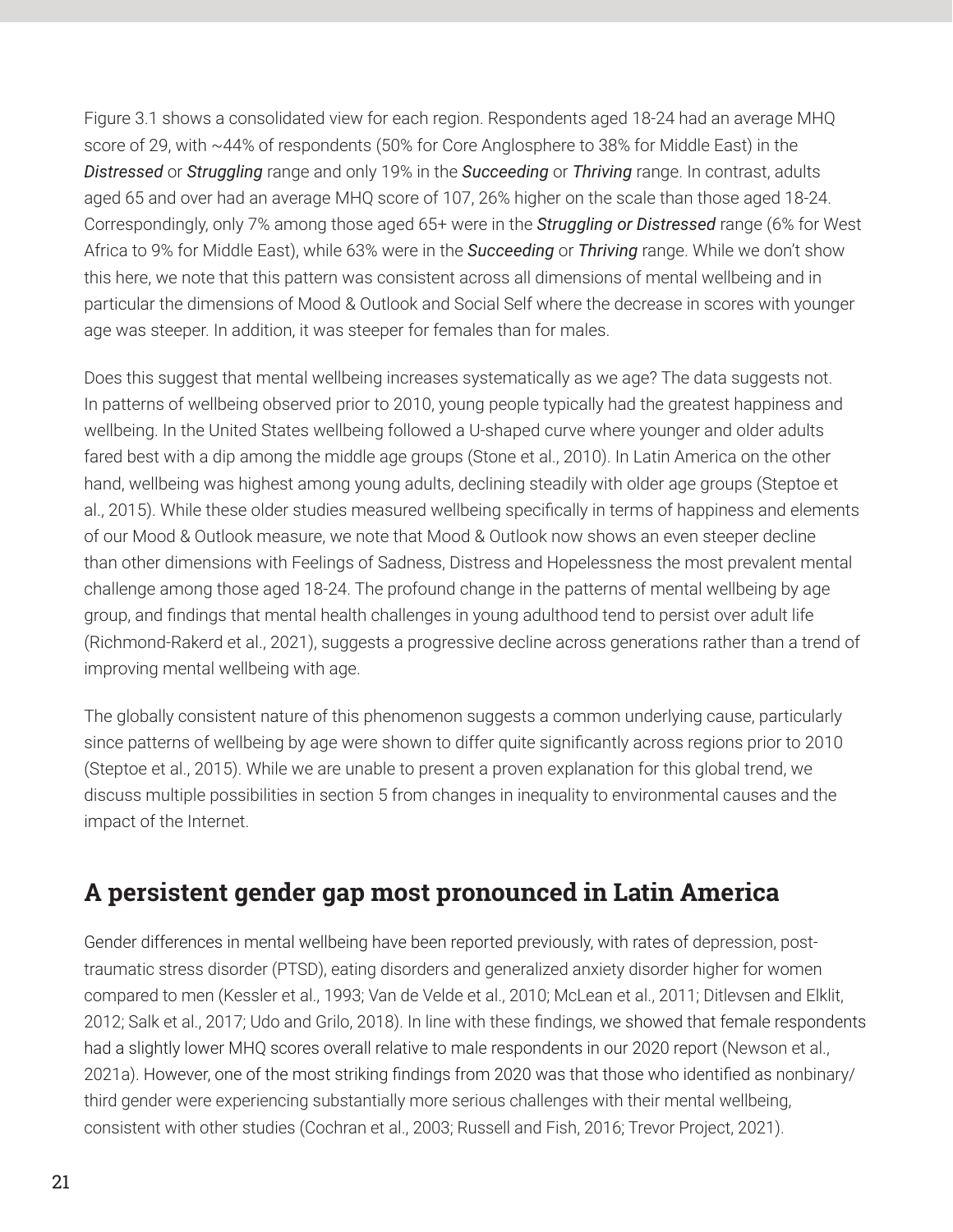

In 2021 as well, mental wellbeing, as measured by the MHQ, was slightly higher in males (68) compared to females (62), and dramatically lower in nonbinary/third gender respondents (25). This translates to just a 2% difference between males and females on the MHQ scale but 12-13% between nonbinary or third gender and either males or females (Figure 3.2). This year we extend these findings to multiple regions. Overall it was greatest in Latin America and lowest in the Core Anglosphere, although the pattern was distinct for young adults 18-24.

The gender gap, generally in the range of 2 to 4%, was many-fold smaller than the age gap reported above, and the magnitude of this gap diminished with age. For example, for young adults aged 18-24 years, there was a 6% difference in mental wellbeing scores, with men having higher mental wellbeing compared to women. However, for those aged 65+ this gap had diminished to only 1.5%. Possibly this reflects the greater decline of mental wellbeing with age for females than for males.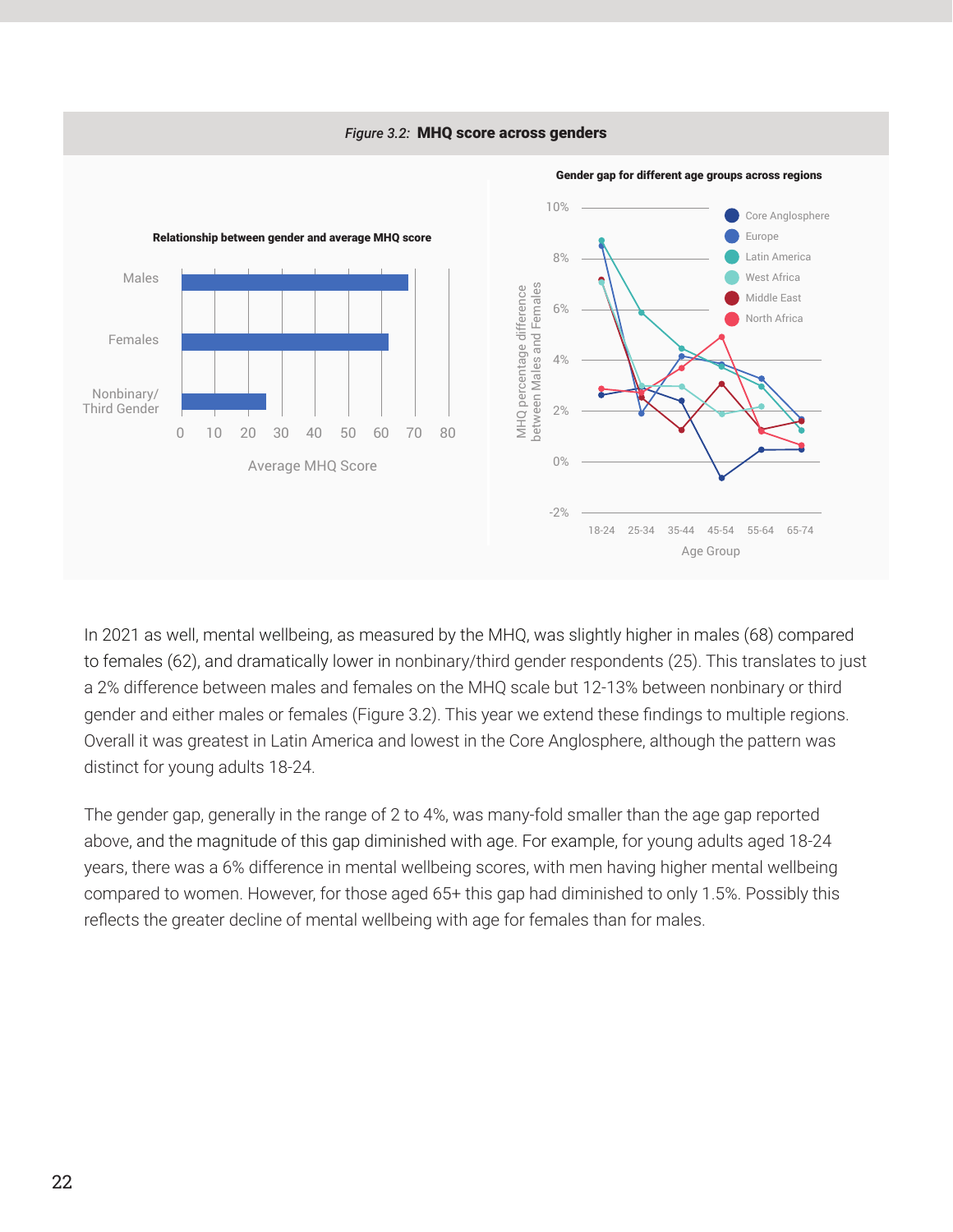### **Education, Employment and Mental Wellbeing 4.**

#### **More education, better mental wellbeing**

Previous evidence suggests a bidirectional relationship between mental wellbeing and education attainment where poor mental wellbeing can lead to lower levels of attainment and vice versa (Esch et al., 2014; Gariépy et al., 2021). Figure 4.1 demonstrates the relationship between mental wellbeing, as measured by MHQ scores, and education level – defined as the highest level of education that a person has achieved. The results show higher mental wellbeing scores with increasing levels of education. Respondents with PhD or Master's qualifications had the highest levels of mental wellbeing with average MHQ scores of 101 and 94, respectively. Those with Bachelor's or Vocational certifications had mental wellbeing scores approximately 6% lower at 78 and 79, respectively. Those individuals with education levels below a Bachelor's degree (i.e. high school or below) had the lowest mental wellbeing scores (range 47-58), approximately 9% lower on the MHQ scale than those with Bachelor's degrees or Vocational certifications. This pattern was similar across all regions, although the magnitude of

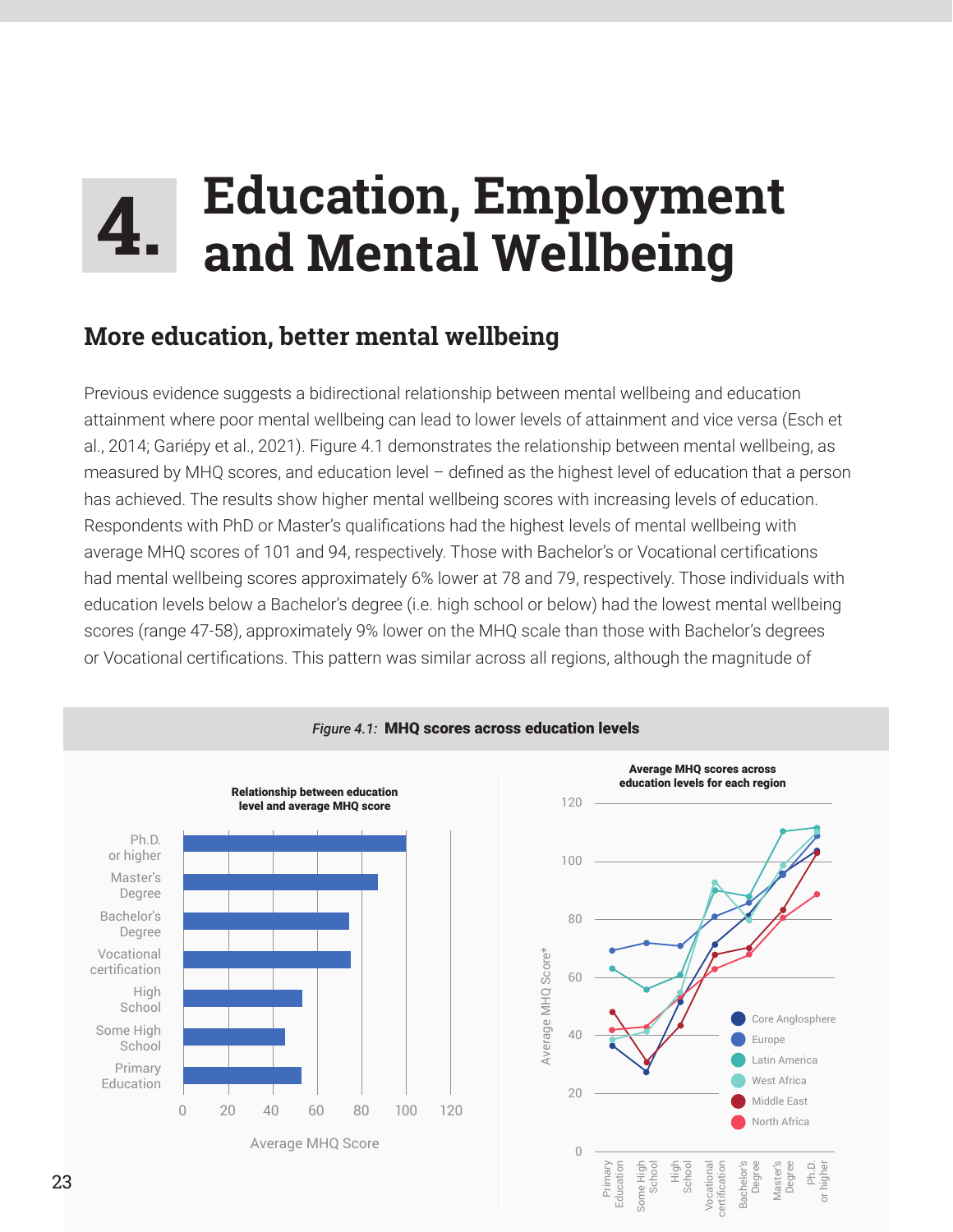difference between education levels varied slightly. For example, there was a smaller difference between those who had a high school education or less compared to those with higher degrees in Europe than all other regions, while the Core Anglosphere had the steepest difference.

This relationship of MHQ scores to education may also be a reflection of increased income associated with higher educational attainment, a factor we do not consider here.

#### **Employment, mental wellbeing and productivity**

Work is an integral part of life that occupies much of our waking time and can provide people with a strong sense of identity, self-worth, purpose and economic stability (Modini et al., 2016). Conversely, unemployment has been shown to have a negative impact on mental wellbeing (Brouwers, 2020).

In aggregate, the data showed similar mental wellbeing scores for respondents who identified themselves as employed/self-employed or homemakers, with average MHQ scores of 75 and 69, respectively (figure 4.2). In contrast, those who were either unemployed or unable to work reported MHQ scores that were 11% and 19% lower on the MHQ scale respectively compared to those who were employed or homemakers. The percentage of those who were employed was highest between ages 25 and 54 in all regions and substantially lower among those 18-24 and 65+.



#### *Figure 4.2:* MHQ scores across employment groups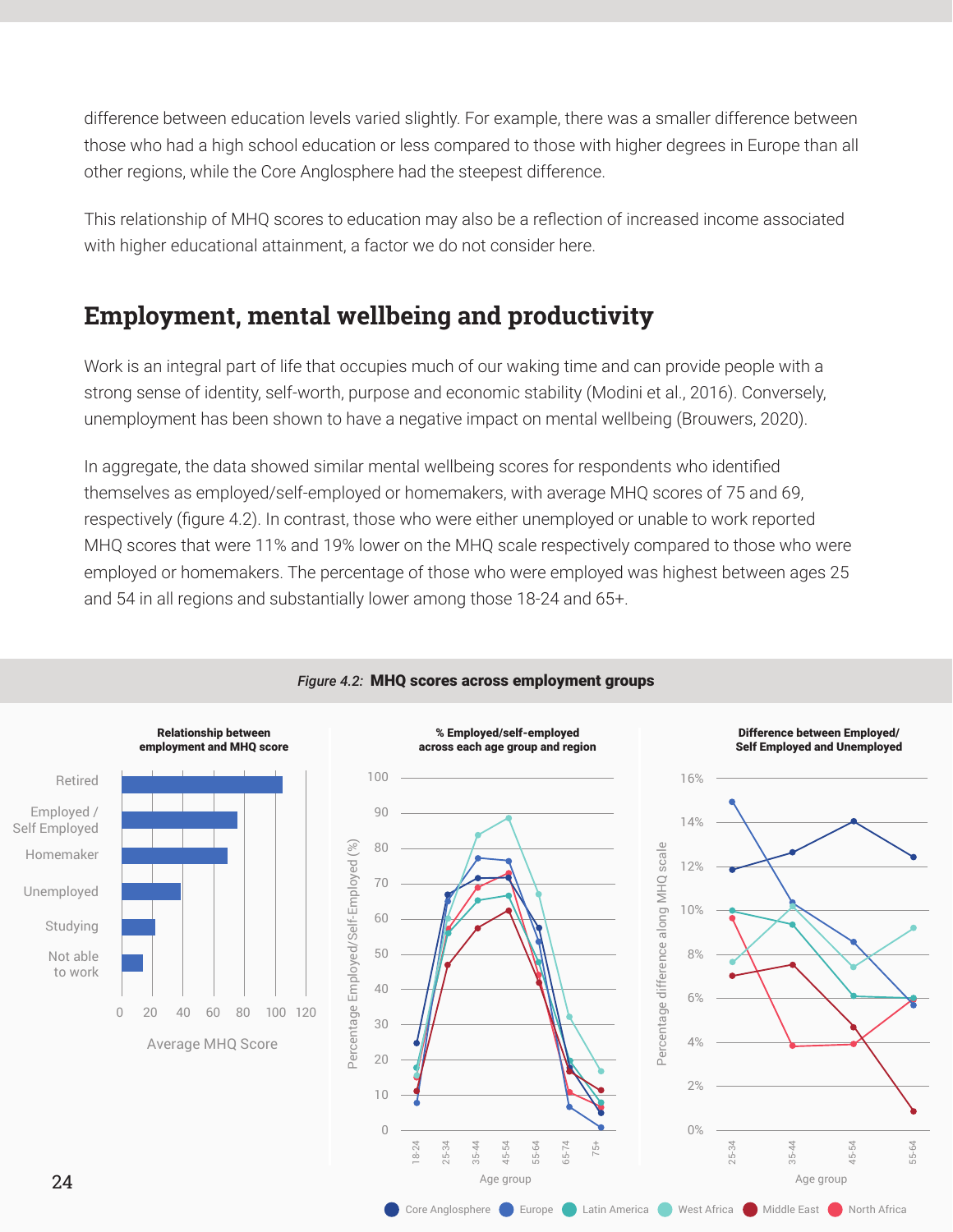Those retired are typically 65 and older, while those studying are typically 18-24, where the average MHQ scores ranged from 90-120 and 20-38 across regions respectively. Thus, the higher MHQ scores of those Retired and low MHQ scores of those Studying is likely a reflection of the decline in mental wellbeing with younger generations than specifically to do with being Retired or Studying per se. Across the age ranges of 25 to 54 where the majority were employed, the difference between the MHQ scores of those Employed/Self-Employed to those Unemployed was substantially higher in the Core Anglosphere (12- 14% for all age groups) and lowest in North Africa and the Middle East (as low as 1% for ages 55-64 in the Middle East to as high as 10% for ages 24-34 in North Africa). Overall, with the exclusion of the Core Anglosphere, the difference was typically 4-10%.

Evidence has long suggested that poor mental health leads to productivity loss (Kessler and Frank, 1997; Lim et al., 2000; Hemp, 2004; Burton et al., 2008; Evans-Lacko and Knapp, 2016; Bubonya et al., 2017) and economic loss (Marcotte and Wilcox-Gök, 2001; Stewart et al., 2003; Trautmann et al., 2016; Whiteford, 2021) indicating that the relationship between mental wellbeing and productivity is likely to be bidirectional such that those unemployed may be so because of challenges to their mental wellbeing. We note that there is a systematic relationship between MHQ scores and self-reported productivity (also shown previously in Sapien Labs, 2021; Newson et al., 2022). Absenteeism and presenteeism increase substantially in the negative ranges of the MHQ scale (see Appendix 1). This both supports the bidirectional relationship between employment and productivity and demonstrates that the MHQ is an effective measure of a person's productive capabilities.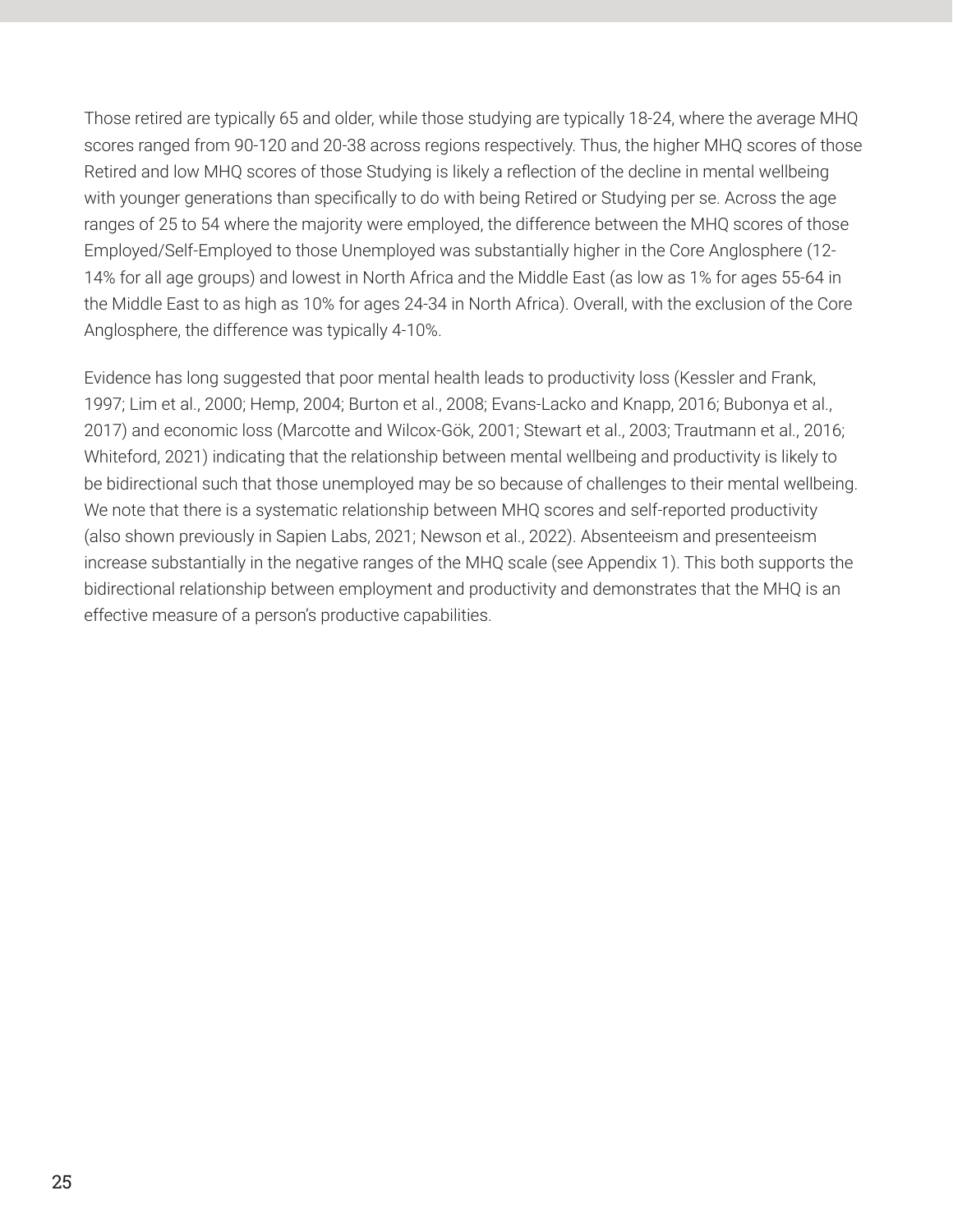### **Summary and Insights 5.**

#### **A comparison of key demographic factors**

In Figure 5.1 we show side by side the magnitude of differences in MHQ scores (the mental wellbeing gap) within each region along each of the various demographic dimensions described in section 4. These include age (18-24 year olds vs 65+), gender (males vs females), education (Bachelor's degrees

or higher vs lower), employment (employed vs unemployed) and country (highest vs lowest country score within each region, and overall). Across all of these, the biggest gap was the generational gap where the difference in mental wellbeing between those age 18-24 and those 65 and older was 20- 31% across regions. In all regions, the generational mental wellbeing gap was 2- to 3-fold larger than that of gender, employment or education (noting that employment status is also

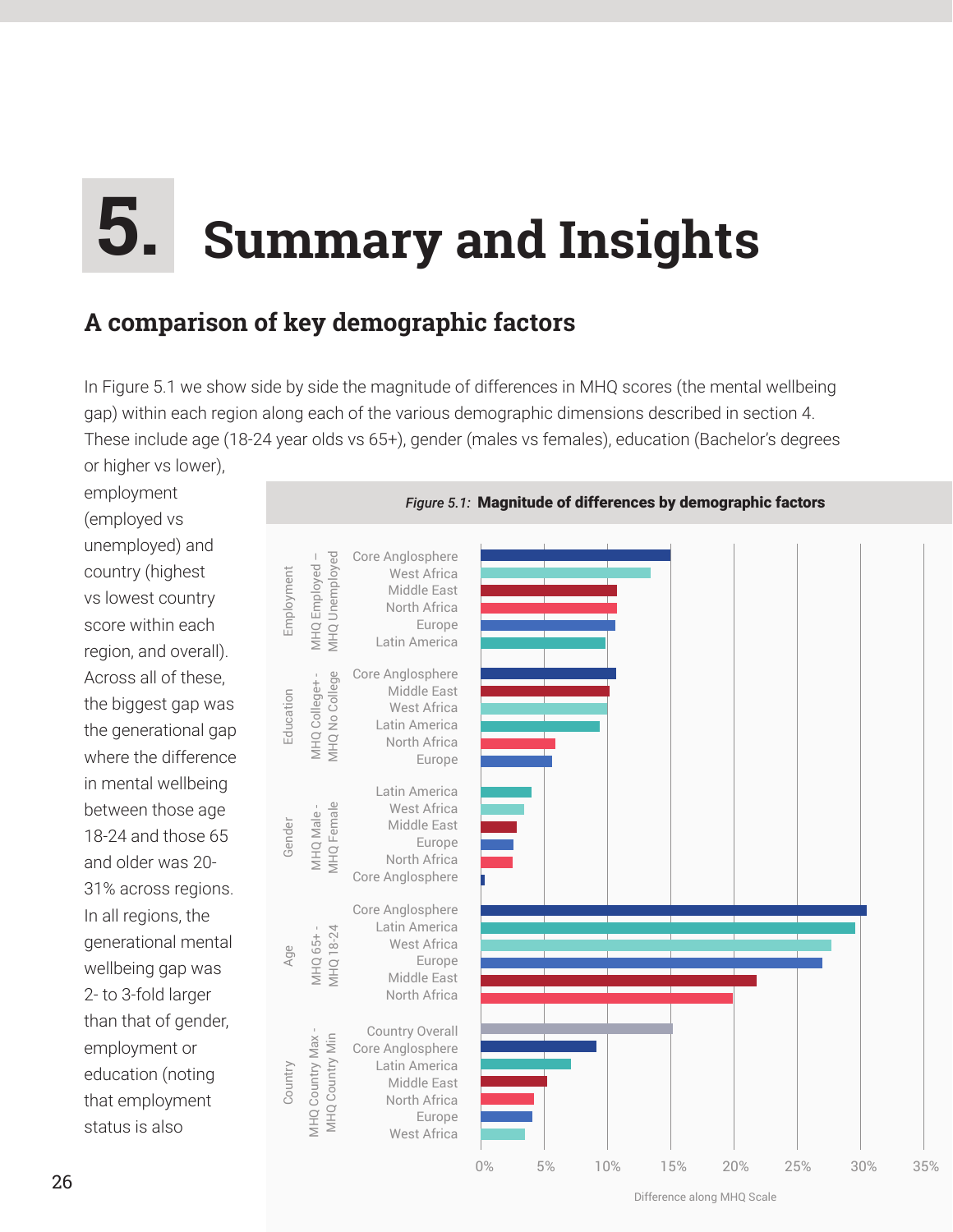influenced by age). Even the maximum difference between countries overall, although relatively large (15%), was still smaller than the generational gap within any region.

Thus, of all trends, understanding what is behind the global shift in the pattern of mental wellbeing by age since 2010 is of profound importance.

*The difference in mental wellbeing between younger and older adults was 2- to 3-fold larger than the differences along the dimensions of age, gender, employment or country within a region.* 

#### **Possible causes of the generational decline**

The rapid shift from region specific patterns of wellbeing with age where young adults were typically highest on various wellbeing scales, to a consistent pattern where they are now consistently lowest across the Internet-enabled population of every single one of the 34 countries we sampled, suggests a common underlying cause. We considered various potential causal factors: Income Inequality, Political Instability, factors related to the Internet, and Environmental Toxins.

Inequality as measured by the Gini index has increased in much of the developed world in the past decade. However, in other regions such as Latin America it has *decreased* or remained stable. And yet the same age dependent decline exists in every one of these countries. Similarly, while there have been instances of political instability over the last decade, in many of the 34 countries in this report, estimates of *Political Stability and Absence of Violence/Terrorism* (World Bank) have been unchanged over the past decades. Thus, while these factors may play a role in specific countries, neither can explain the presence of such a consistent global trend.

With respect to environmental toxins, air pollution has generally declined worldwide or remained stable over the past decade, ruling this out as a likely cause. On the other hand, chemical contaminants and endocrine disruptors in water have grown significantly (Wee and Aris, 2019). So too has the presence of microplastics in our food and water, which are known to induce immune and stress response and result in reproductive and developmental toxicity in animals but are not well studied in humans (Blackburn and Green, 2022). Unfortunately, country level data on these parameters are not available. However, this is an area that we believe should be further explored in the context of its impact on mental health status.

Finally, one global change that is consistent across all countries, is the exponential growth of smart phones and ubiquitous Internet access that began around 2009 and stabilized around 2016. The impact of various aspects of Internet use such as social media and screen time on mental health have been studied with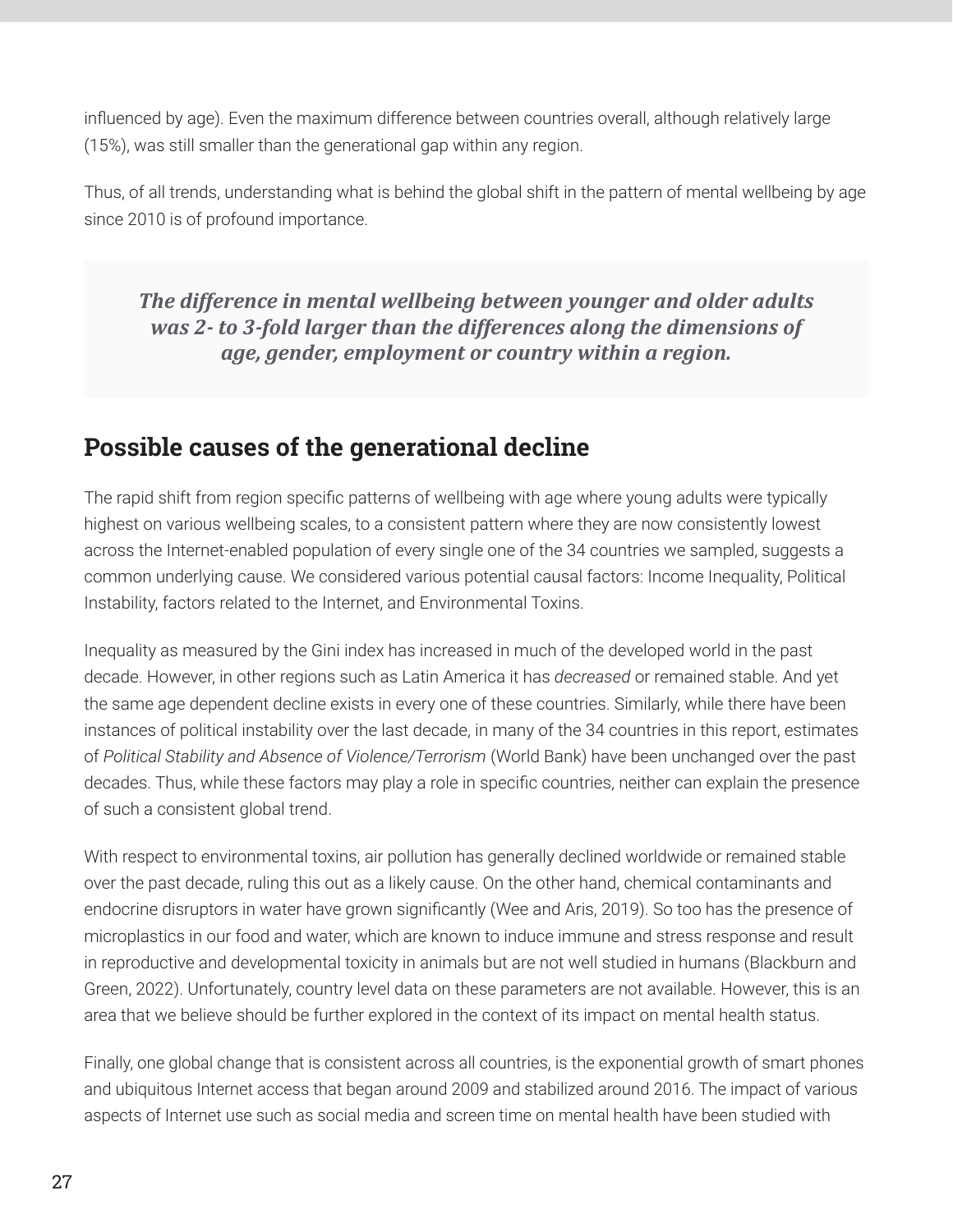mixed conclusions (Wongkoblap et al., 2017; Kelly et al., 2018; Twenge and Campbell, 2018; Keles et al., 2020). However, we offer another possible perspective. Since the mobile phone became pervasive, global statistics indicate that individuals spend an average of 7 to 10 hours online per day depending on the country. We suggest therefore that it is perhaps not the use of the mobile phone and Internet per se that has been damaging, but rather that it occupies such a large fraction of waking time that it crowds out time that previously would have been spent on the in-person social interactions that are required to build and maintain a strong Social Self, the dimension most significantly lacking in younger adults. While the present data are only suggestive and not conclusive, this is an area that warrants immediate attention and much of our efforts in 2022 will seek to understand these effects.

#### **Potential consequences**

While work needs to be done to understand clearly the specific causal factors, the urgency is highlighted by some sobering statistics. Lower MHQ scores are significantly correlated with national rates of suicide and sexual violence, and directionally with rates of violent assault of countries, as reported by United

Nations Office on Drugs and Crime (UNODC) (Figure 5.2). The correlations are particularly significant for young men 18-34 and with the dimension of Social Self. Left unmanaged, the present trend suggests that there could be substantial increases in these statistics.

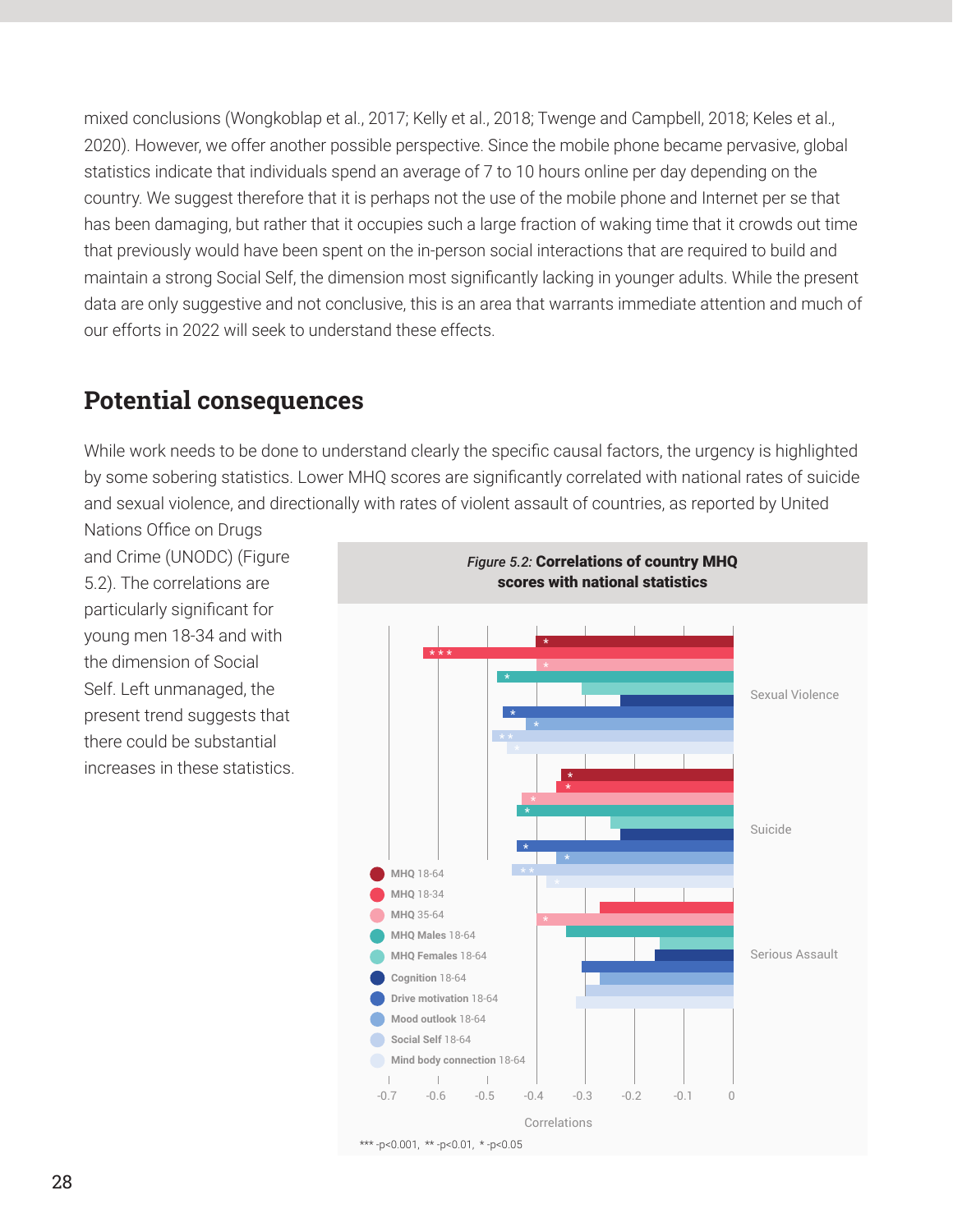## **Looking ahead**

### **Global expansion**

2021 was the second year of the Mental Health Million project and saw the addition of three languages: Spanish, French and Arabic. This expanded the scope from 8 English-speaking countries and 49,000 responses in 2020 to 34 countries and 223,087 responses in 2021. In 2022, with the addition of translations in Portuguese, Russian, German, Hindi, Tamil and Swahili, we will expand our reach to 72 countries and over half a million responses as we work towards our goal of over 1 million responses each year. With the expansion both in breadth across the globe and depth of reach within each country, we will be able to provide increasingly representative and localized perspectives with the potential for deeper insights into underlying drivers.

#### **Deeper insights**

The insights in this report represent only the tip of the iceberg. Triangulating data with other data sources, both environmental and societal, to understand relationships will enable an untangling of the causal factors to determine what must be managed to make the biggest impact on mental wellbeing. Deeper analysis of symptom profiles can also enable understanding of how specific clinical risk profiles differ across geographies and demographics. The possibilities are many. Access to the real time data from the Mental Health Million project is therefore freely available on request to researchers and organizations for not-for-profit research. It is our hope that organizations will use this data effectively for greater impact.

#### **Donations and partnership support**

Reaching our goals of a truly global view that helps us actively and effectively manage the mental wellbeing of society requires multifaceted support from around the world. We look to our readers and stakeholders to support our effort to expand across the globe, and also to partner with us to make effective use of the insights this data offers. Donations can be made through our website or by contacting us. We also welcome partnerships to expand reach to specific geographies or demographic groups, and to help bring the insights of this data into policy and interventions that can positively impact the future mental wellbeing of the world.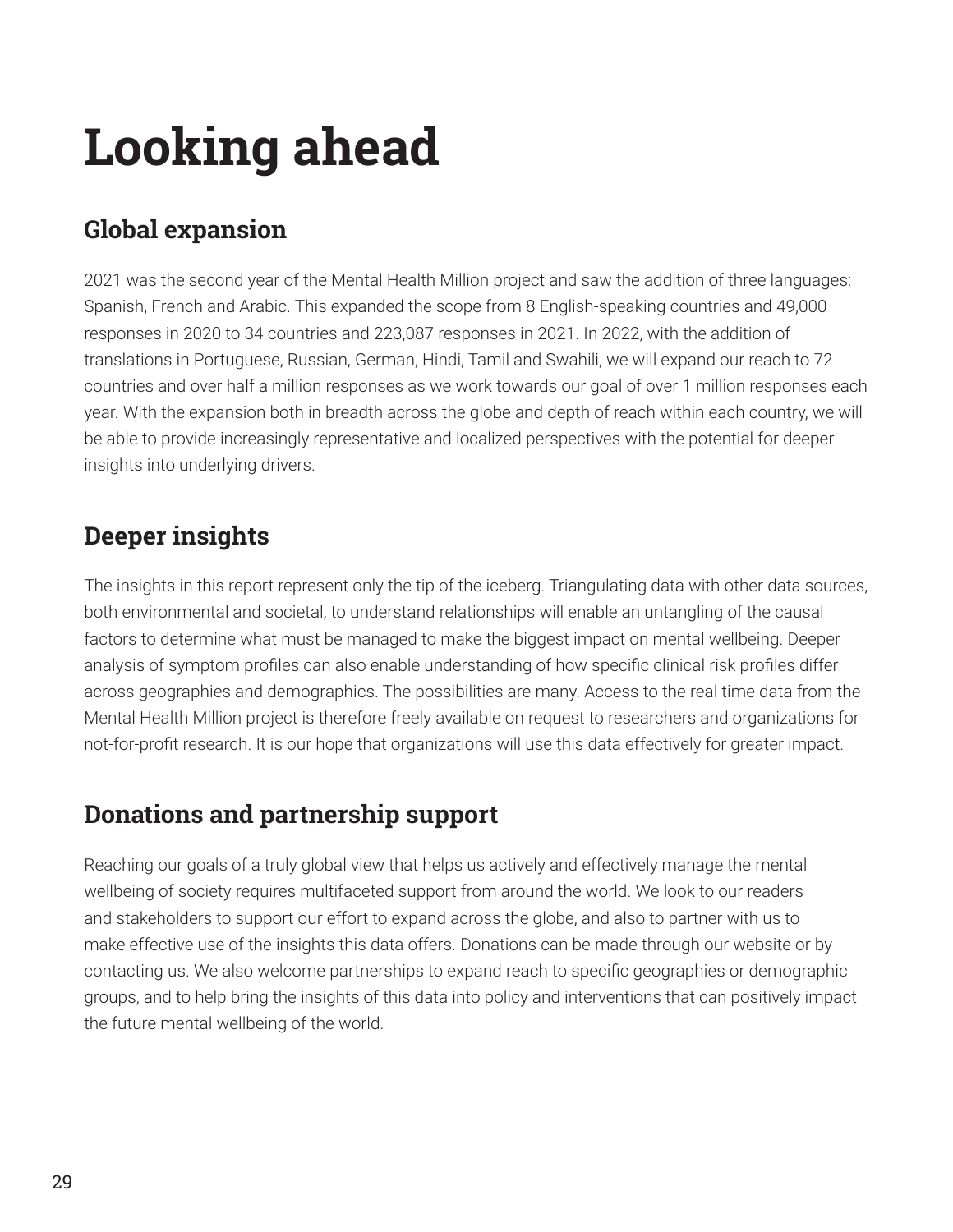# **Understanding the MHQ Appendix 1:**

#### **About the MHQ**

Data for the Mental Health Million project is collected using an online assessment tool called the Mental Health Quotient (MHQ) that was developed at Sapien Labs. The MHQ is a unique comprehensive assessment of mental wellbeing comprised of 47 elements of mental function including both problems and assets (Newson and Thiagarajan, 2020). It uses these elements to provide an aggregate score to position individuals on a spectrum from *Distressed* to *Thriving,* as well as sub-scores across 5 broad functional dimensions. The MHQ is freely available online, is anonymous, and takes ~15 minutes to complete. It is currently available in English, Spanish, French and Arabic with additional translations planned for 2022 and beyond. In addition to the 47 scored questions, respondents answer questions relating to their demographics, life experience and lifestyle. To encourage thoughtful and honest responses, respondents receive an MHQ score along with tailored feedback on completion of the MHQ and can opt to receive a more detailed report with recommendations for action via email.

#### **Rationale behind the MHQ**

The MHQ was developed to address existing challenges with mental health assessment, and the diversity and comorbid nature of mental illness. First, no tools were available that assessed both the positive and negative dimensions of mental function that would be appropriate to identify the full range of mental wellbeing across a general population. Further, available mental health assessment tools were typically specific to particular 'disorders'. A study by Sapien Labs of 126 commonly used mental health questionnaires and interviews, spanning 10 disorders showed that questionnaires and interviews assessing the same disorder were only 29-58% similar in terms of the symptoms captured, depending on the particular disorder (Newson et al., 2020). Conversely, 60% of symptoms were assessed in at least half of all disorders illustrating the extensive overlap between disorder-specific assessment tools. Furthermore, no cross-disorder tools available assessed the full spectrum of symptoms or considered positive dimensions of mental wellbeing. The MHQ was therefore born out of the need for a global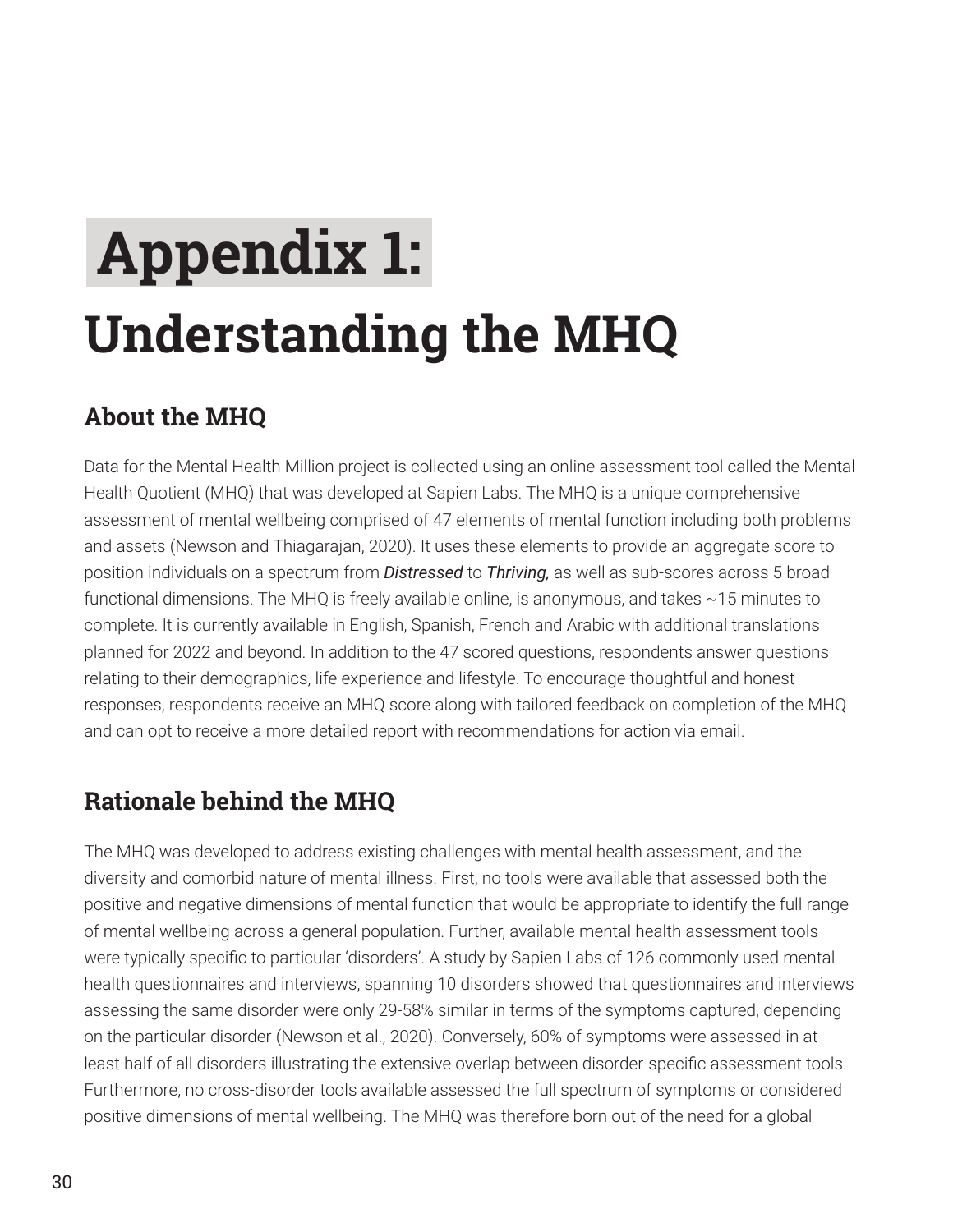standard in mental health assessment which spanned the breadth of symptoms of mental health disorders, but was also relevant to the wider population who do not necessarily exhibit symptoms at a clinical level, but nonetheless may experience natural fluctuations in their mental wellbeing.

#### **Development of the MHQ coded questions**

The MHQ was developed based on a comprehensive coding of symptoms and mental elements across 126 different mental health questionnaires and interviews spanning depression, anxiety, bipolar disorder, attention-deficit/hyperactivity disorder (ADHD), post-traumatic stress disorder (PTSD), obsessivecompulsive disorder (OCD), addiction, schizophrenia, eating disorder, and autism spectrum disorder (ASD), and cross-disorder tools (Newson et al., 2020). A total of 10,154 questions were coded and consolidated into a set of 43 symptom categories. The resultant items were then reviewed in the context of other transdiagnostic frameworks including the Research Domain Criteria (RDoC) put forward by the National Institute of Mental Health (Insel et al., 2010) and symptoms relevant to dementia, and reorganized into a set of 47 elements of mental wellbeing.

#### **Use of a life impact rating scale**

Across the 126 tools studied, the evaluation of symptoms was highly heterogeneous, ranging from presence or frequency to severity and duration of symptoms on various time scales from days to months. Taking instead the position that the ultimate goal of mental health intervention is to mitigate the impact of mental distress on one's life experience and functioning, the MHQ uniquely captures these symptoms and mental attributes using a 9-point life-impact rating scale. The MHQ contains two types of mental elements. Those that could exist on a spectrum from positive to negative and those that are problems of varying degrees of severity.

#### **Demographic, experiential, and momentary questions**

The MHQ also includes numerous un-scored questions relating to demographics, lifestyle and life traumas and adversities that can be of value in understanding contextual triggers, drivers and determinants of mental wellbeing.

#### **Validation of the MHQ**

The MHQ has now been validated in multiple ways (Newson et al., 2022). First, reliability of the MHQ has been demonstrated by showing that distinct samples collected during the same period had indistinguishable MHQ distributions and average ratings for each of the 47 elements. In addition, MHQ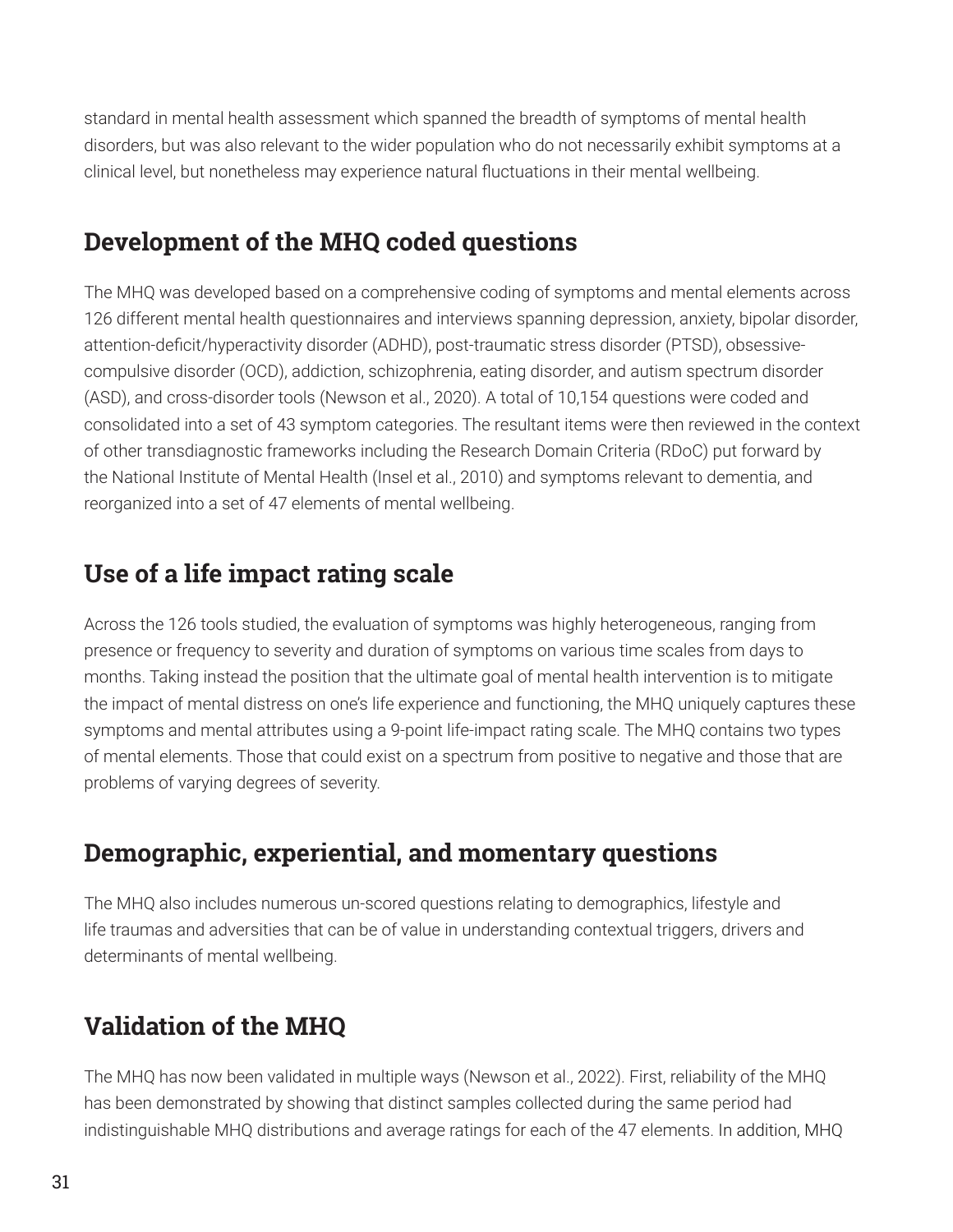scores have been shown to be correlated with r=0.84 between retakes within an 8–120-day period. Comparisons of the MHQ life impact rating against frequency and severity ratings for the MHQ element Feelings of sadness, distress or hopelessness showed a clear linear relationship with an R<sup>2</sup>>0.99.

#### **The MHQ scale**

The MHQ positions individuals on the spectrum from *Distressed* to *Thriving*, spanning a possible range of scores from −100 to +200 where negative scores indicate a mental wellbeing status that has significant negative impact on the ability to function. Importantly the MHQ score is not based on a simple averaging of question ratings but rather each individual rating is thresholded along the functional scale between positive and negative impact to function and nonlinearly transformed based on a ranked severity of implications. The positive range of the scale is modeled on the IQ scale. Positive scores, which are largely normally distributed, are calibrated to a mean of 100 based on our original 2019 sample and can range from 1 to 200. Negative scores, on the other hand, have a long-tailed distribution. In order to ensure that overall average scores are not inordinately determined by the small number of individuals in the long tail, the negative scale was compressed to a smaller scale of 0 to -100 in order to mitigate the impact of negative scores on the population average. More details of this methodology are provided in (Newson and Thiagarajan, 2020).

#### **Functional implications of the MHQ**

The MHQ has been demonstrated to relate systematically to the productive capital of an individual in work and life (Sapien Labs, 2021; Newson et al., 2022). For example, we have shown that the average

number of days of work missed in the past month decreases systematically as MHQ scores increase (Newson et al., 2022). Cumulatively, when considering the total loss of life productivity as a function of MHQ score (taking into account both days of work missed and days that were less productive and assuming a range of 20% to 50% loss of productivity on less productive days) those with the lowest MHQ scores (between -75 and -100) had an overall reduction in life productivity of anywhere from 18-23 days per month on average (Figure A1.1). While those with the highest MHQ scores did not often miss a

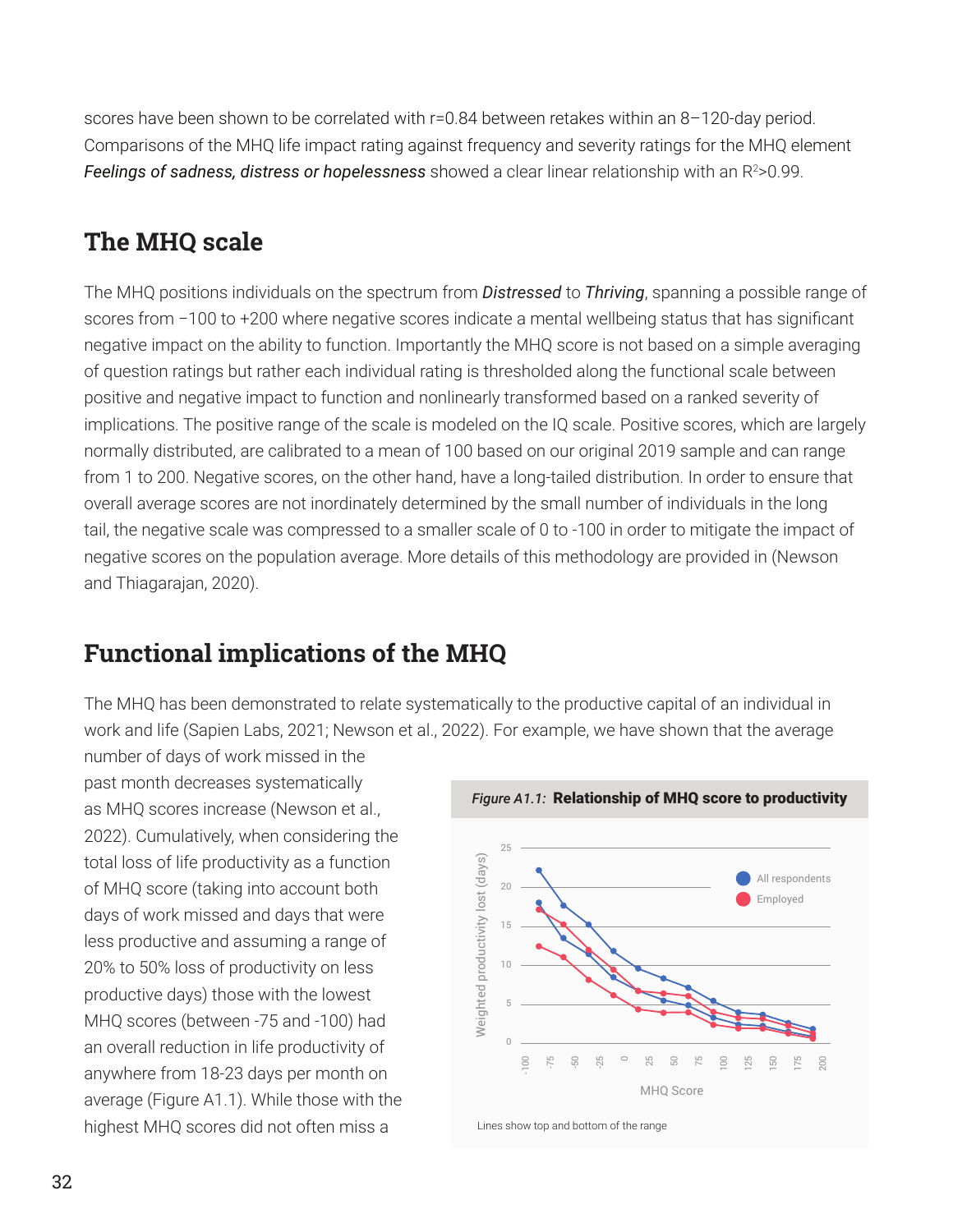day of work, even this group reported a few unproductive days a month. Thus, MHQ scores are a good representation of behavioral loss of function and supports the use of the MHQ as an assessment of the productive capacity of a population, independent of any disorder classification. It also positions the MHQ as an important tool for companies and universities to be more strategic in their management of mental health and wellbeing.

#### **Relationship of the MHQ scale to clinical disorders**

The MHQ elements map to diagnostic criteria for each of 10 major DSM-5 disorders (Newson et al., 2020; Newson et al., 2021b). Mapping individual profiles to these criteria has shown that MHQ scores relate systematically to clinical burden (Newson et al., 2022). The percentage of people with clinical symptom profiles that aligned with any of 10 DSM-5 defined disorder criteria increased as the MHQ score decreased, such that 89% of those with scores in the *Distressed* range had symptom profiles that aligned with at least one of the 10 DSM-5 defined disorder compared to 0% for those with scores in the *Succeeding* or *Thriving* range (Newson et al., 2022). Similarly, the number of disorders per individual decreased systematically as MHQ scores increased with the average number of disorders per person at 3.8 for those in the *Distressed* group and 0.0 for those in the *Succeeding* and *Thriving* groups. Thus, the MHQ score is also reflective of the overall clinical burden of mental health. Note that the MHQ score range labelled as *Distressed* was previously referred to as *Clinical*, while the score range *Struggling* was previously referred to as *At Risk*.

#### **Computation of MHQ dimension scores**

MHQ dimension scores are computed for 5 broad dimensions of mental health: Mood & Outlook, Drive & Motivation, Social Self, Mind-Body Connection, and Cognition, that have overlap and parallels with the RDoC principles of domains and constructs (Insel et al., 2010; Note that cognition is a composite of the two historical dimensions of Core Cognition and Complex Cognition). Dimension scores are computed as a weighted average of a subset of relevant items, where those core to the dimension are weighted as 1 and those secondary to the dimension are weighted 0.5. This weighting algorithm was developed based on a review of cognitive and neuroscience models of brain functioning. For example, the item Stability and calmness is coded with a primary 1 weighting in the Mood & Outlook dimension and a secondary 0.5 weighting in the Mind-Body dimension to reflect its dual components of emotion and physiological response, whereas the item Unwanted, strange, or obsessive thoughts is dual coded with a primary weighting in the Cognition dimension and a secondary weighting in the Mood & Outlook dimension to reflect both the cognitive and emotional elements of this item. In this regard, an item could be assigned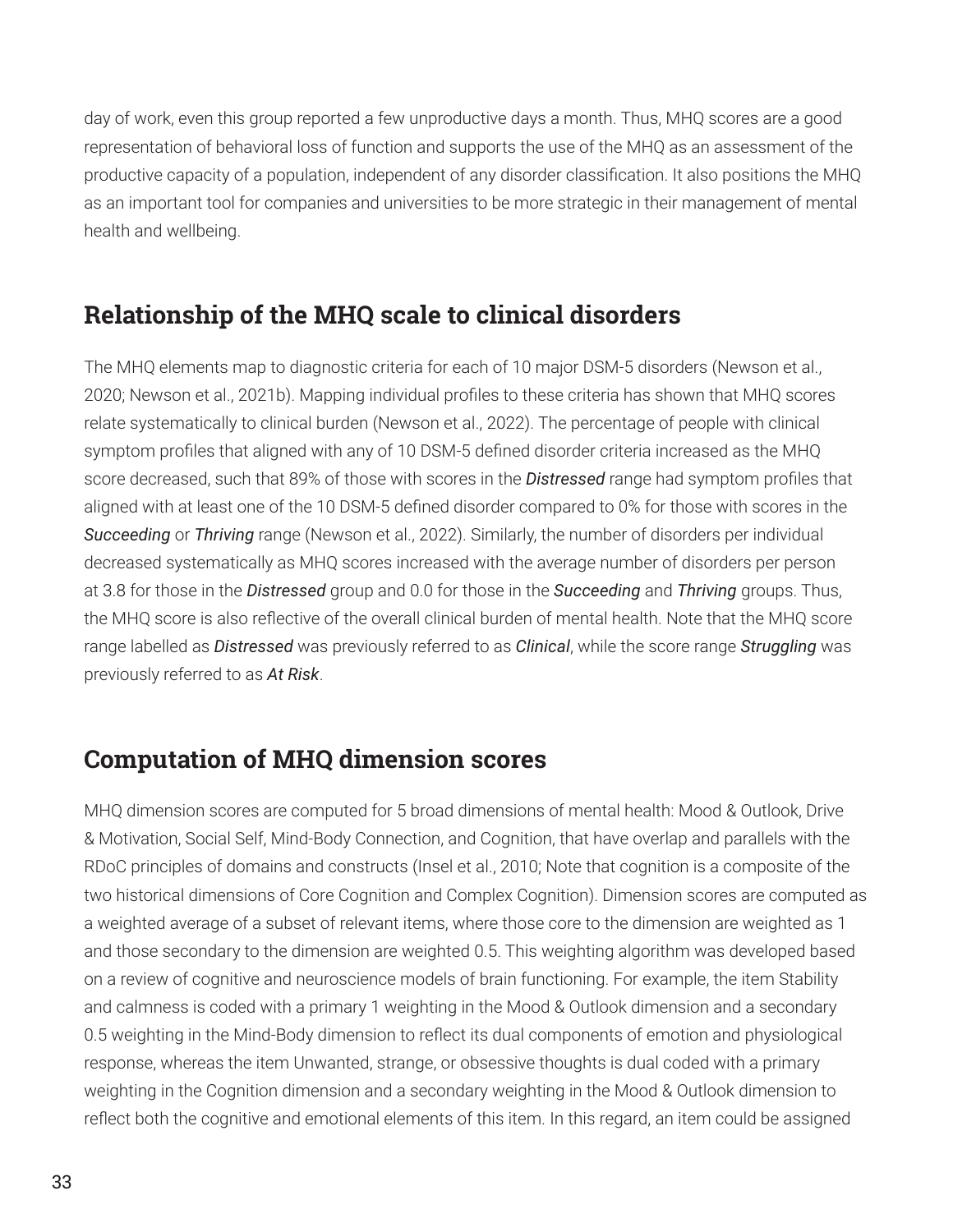to 2 different dimensions and occasionally to 3. Overall, each dimension comprised 10 to 24 items. The dimension scores are reported on the same scale as the overall MHQ as described above. Positive scores are normalized to the range of 0 to 200, whereas negative scores are normalized to the range of −1 to −100 (Note that this represents a change in the dimensional scale which ranged from -50 to +100 previously. As this represents a linear scaling to avoid the use of multiple scales, reports using this earlier scale can be compared to results in this report by simply scaling by 2).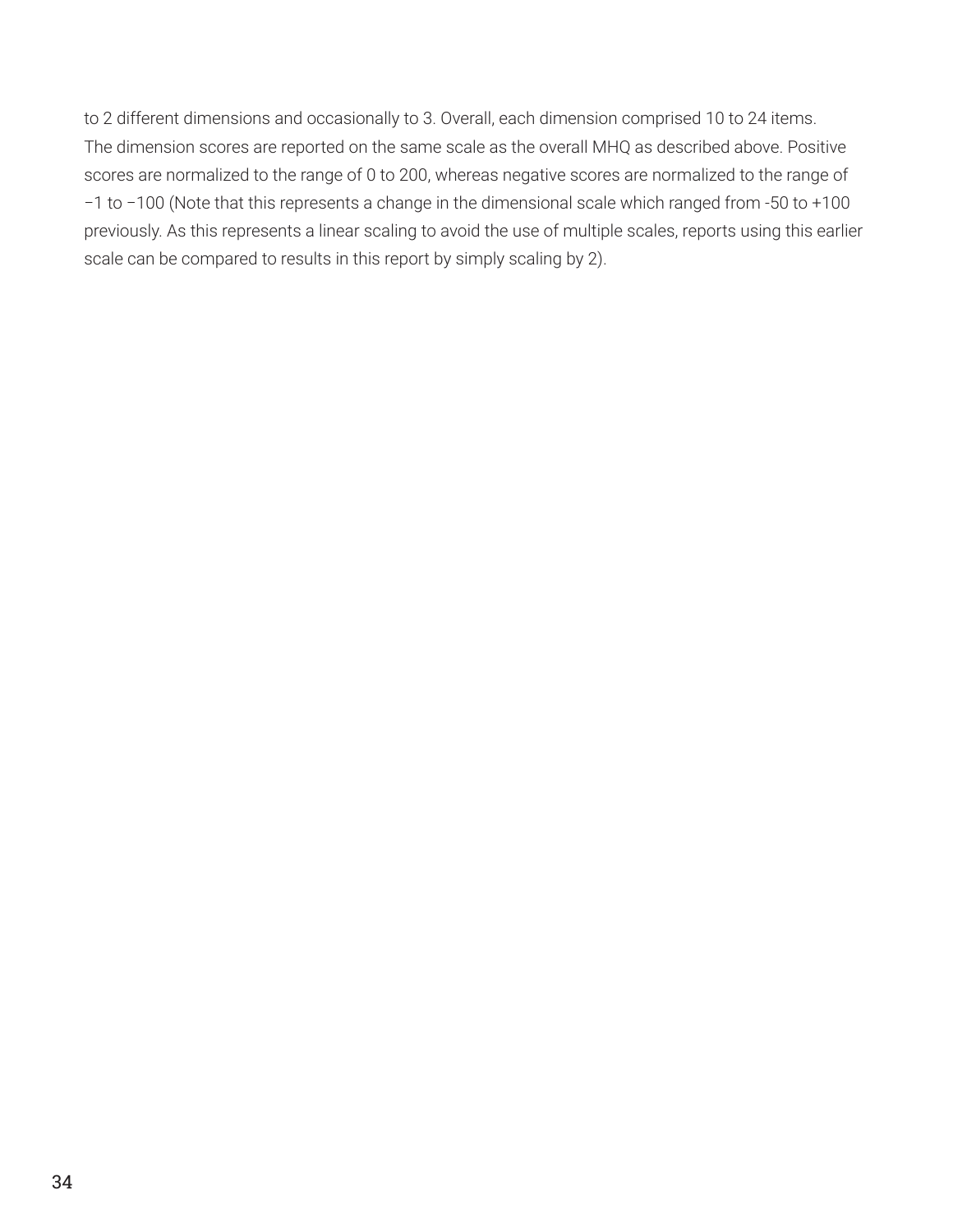# **Data Collection & Analysis Methods Appendix 2:**

#### **Recruitment of respondents**

223,087 respondents from around the world completed the MHQ assessment between 1<sup>st</sup> January and December 31<sup>st</sup> 2021. Participants were recruited through advertising on Google and Facebook by targeting a broad audience within each age-gender demographic across a wide geography within each of 34 countries (See table A2.1 for a list of countries). Recruitment in 2021 initially focused on Englishspeaking countries, and was then expanded to Spanish, French and Arabic speaking countries with the launch of these translations in June, September and November, respectively.

The Google Ads outreach specifically targeted those individuals who were searching for terms relevant to mental health (e.g. psychological test, cognitive assessment test, mental health assessment) and were applied consistently across all countries. Those recruited through this stream may therefore have had a specific interest or concern relating to their mental health. In contrast, Facebook outreach was much broader, spanning individuals who had shown a previous interest in mental health and wellness topics, as well as all adults in that country with the simple tagline *What is your mental wellbeing score?* Those recruited through this stream were therefore not specifically searching for information relating to a mental health interest or concern.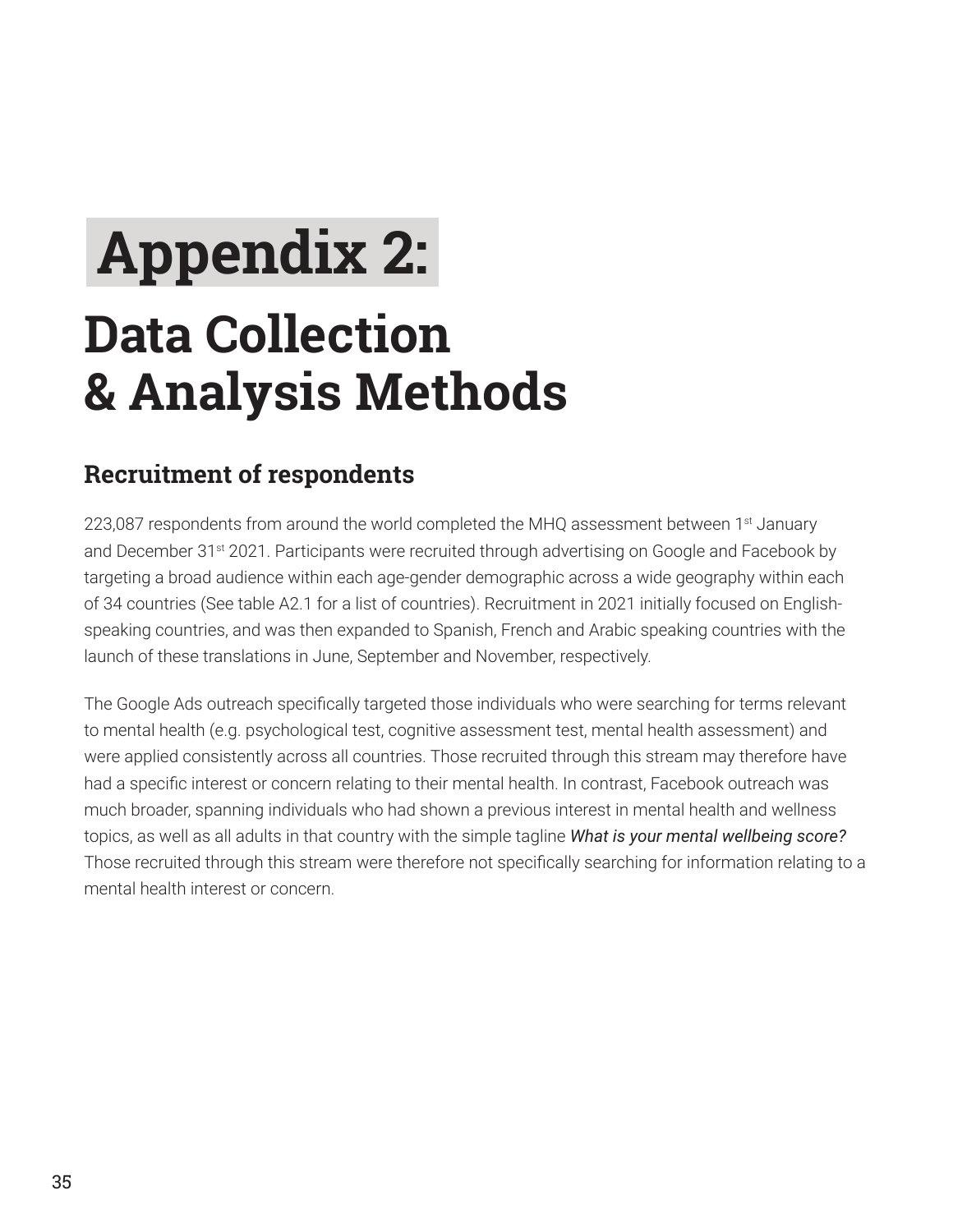#### **Data distribution**

| Table A2.1: Sample size across countries |       |                             |        |  |
|------------------------------------------|-------|-----------------------------|--------|--|
|                                          |       |                             |        |  |
| <b>Country</b>                           | N     | <b>Country</b>              | N      |  |
| <b>United States</b>                     | 25074 | Peru                        | 3332   |  |
| India                                    | 24924 | France                      | 3093   |  |
| United Kingdom                           | 17318 | Iraq                        | 2633   |  |
| Venezuela                                | 13839 | Singapore                   | 2612   |  |
| Argentina                                | 13043 | Yemen                       | 2577   |  |
| Mexico                                   | 12662 | Guatemala                   | 2459   |  |
| South Africa                             | 11887 | Cameroon                    | 2139   |  |
| Canada                                   | 10796 | Ecuador                     | 2097   |  |
| Colombia                                 | 10385 | Chile                       | 2074   |  |
| Spain                                    | 8083  | Cote d'Ivoire               | 2050   |  |
| Australia                                | 7840  | <b>Belgium</b>              | 1945   |  |
| Algeria                                  | 7631  | Saudi Arabia                | 1505   |  |
| Nigeria                                  | 6468  | Democratic Republic         |        |  |
| New Zealand                              | 5098  | of the Congo                | 1285   |  |
| Egypt                                    | 4771  | <b>Puerto Rico</b>          | 1095   |  |
| Ireland                                  | 3899  | <b>United Arab Emirates</b> | 719    |  |
| Morocco                                  | 3695  | Switzerland                 | 406    |  |
| Tunisia                                  | 3653  |                             |        |  |
| <b>TOTAL</b>                             |       |                             | 223087 |  |

The number of respondents for each targeted country is shown in Table A2.1.



*Figure A2.2:* Percentage of respondents in each age and gender group





Respondents spanned all age groups roughly equally (Figure A2.2 top) while the gender split was 58% female, 41% male and 1% nonbinary/third gender (Figure A2.2 bottom).

Respondents across countries varied in terms of their education level and employment status.

Education and employment levels are shown in the associated data tables. However, please note that since the MHQ Scores of countries are weighted by age and gender, the average scores do not reflect the raw distribution in the sample. For example, a smaller older population would also mean a smaller retired population while a smaller younger population would mean a smaller population still studying. For details see section on Data analysis.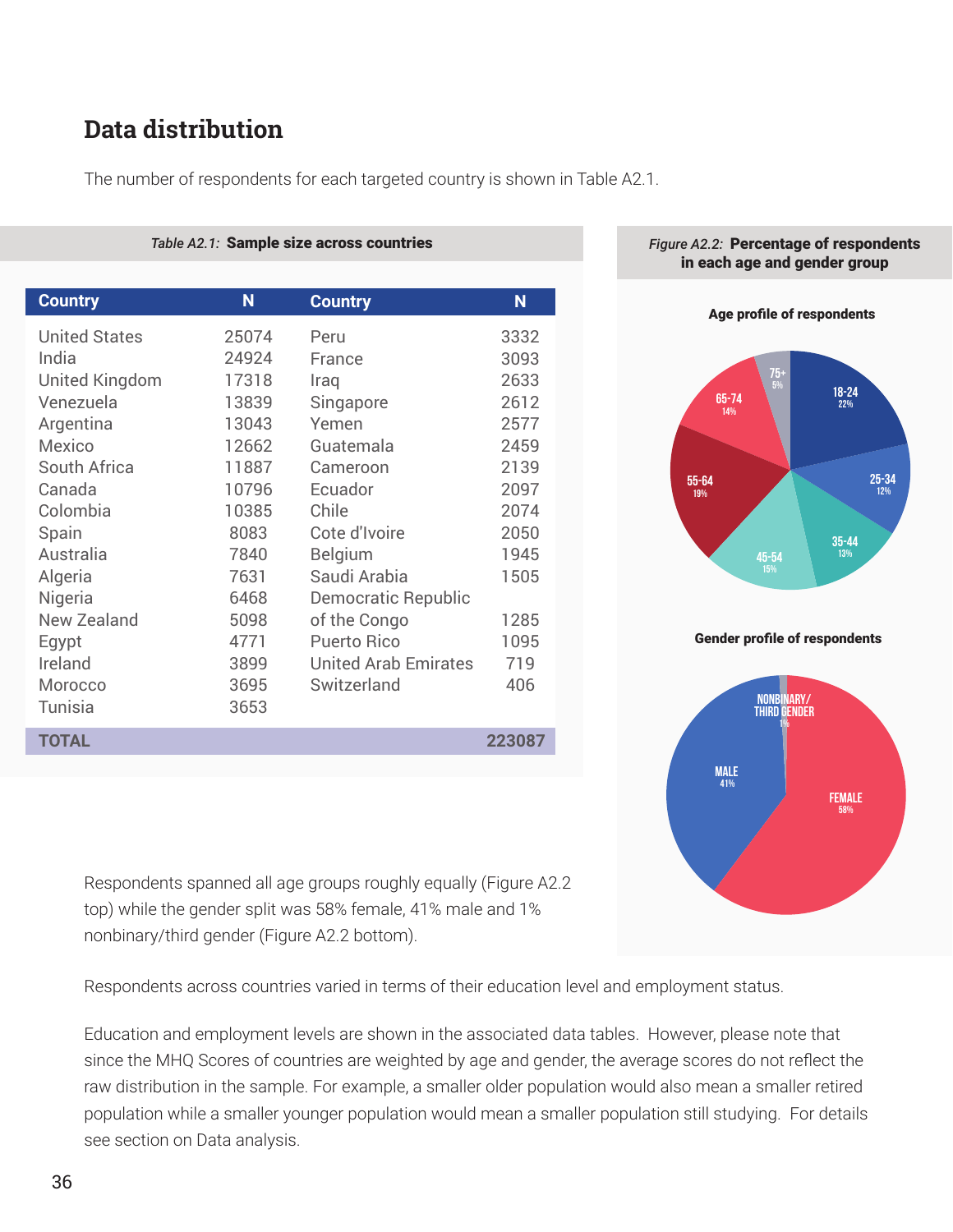#### **Data analysis**

#### *Exclusion criteria*

Only those respondents who stated that they found the MHQ easy to understand were included in the analysis. This exclusion criterion was applied by only selecting respondents who answered "Yes" to the final question in the MHQ which asks them "Did you find this assessment easy to understand?". Those who answered no were excluded from the analysis. In addition, only respondents who were over 18 were included. Those who responded that they were "Under 18" were unable to continue with the assessment and so were automatically excluded. No other inclusion or exclusion criteria were applied to the data.

#### *Computing average MHQ Scores for countries*

The spread of respondents across age and gender groups was not an accurate representation of their proportion of the population in each country. Furthermore, the proportion of respondents in each agegender group were not identical across countries. Thus, to enable a more representative view of a country's population, and more accurate comparisons between countries, scores were first computed for each age-gender group and then a weighted average score was computed based on the relative proportions of each group within individual countries. Analyses comparing age brackets were only weighted by gender, while conversely, analyses comparing genders were only weighted by age. All population estimates and age-gender distributions that are utilized for these weightings were taken from the United Nations population estimates (United Nations, 2019). As there are no reliable statistics for the proportion of nonbinary/third gender individuals across all countries, we used a broad population estimate weighting of 0.5% across all countries, which was decided on after reviewing a number of sources (Flores et al., 2016; Meerwijk and Sevelius, 2017), although we acknowledge, similar to other sources, that this may be an underestimate.

#### *Computing average MHQ Scores for regions*

Computation of the regional MHQ and dimension scores were not a simple average across countries but were additionally weighted based on the proportion of Internet users within the country (Data reportal, 2021). Thus, larger countries or countries with larger Internet populations would play a larger role in these regional estimates. Where the Internet population may be larger than the particular language groups in the country in which the MHQ was offered (e.g. Belgium), the proportion of those language groups was used as the weighting factor rather than the proportion of Internet users.

#### *Score Reporting in MHQ points and percentage differences*

We typically report differences in terms of MHQ points and the corresponding percentage shift along a 300-point scale i.e. ((Value  $1 -$  Value 2)/300)  $*$  100. For instance, 75 points represents 25% of the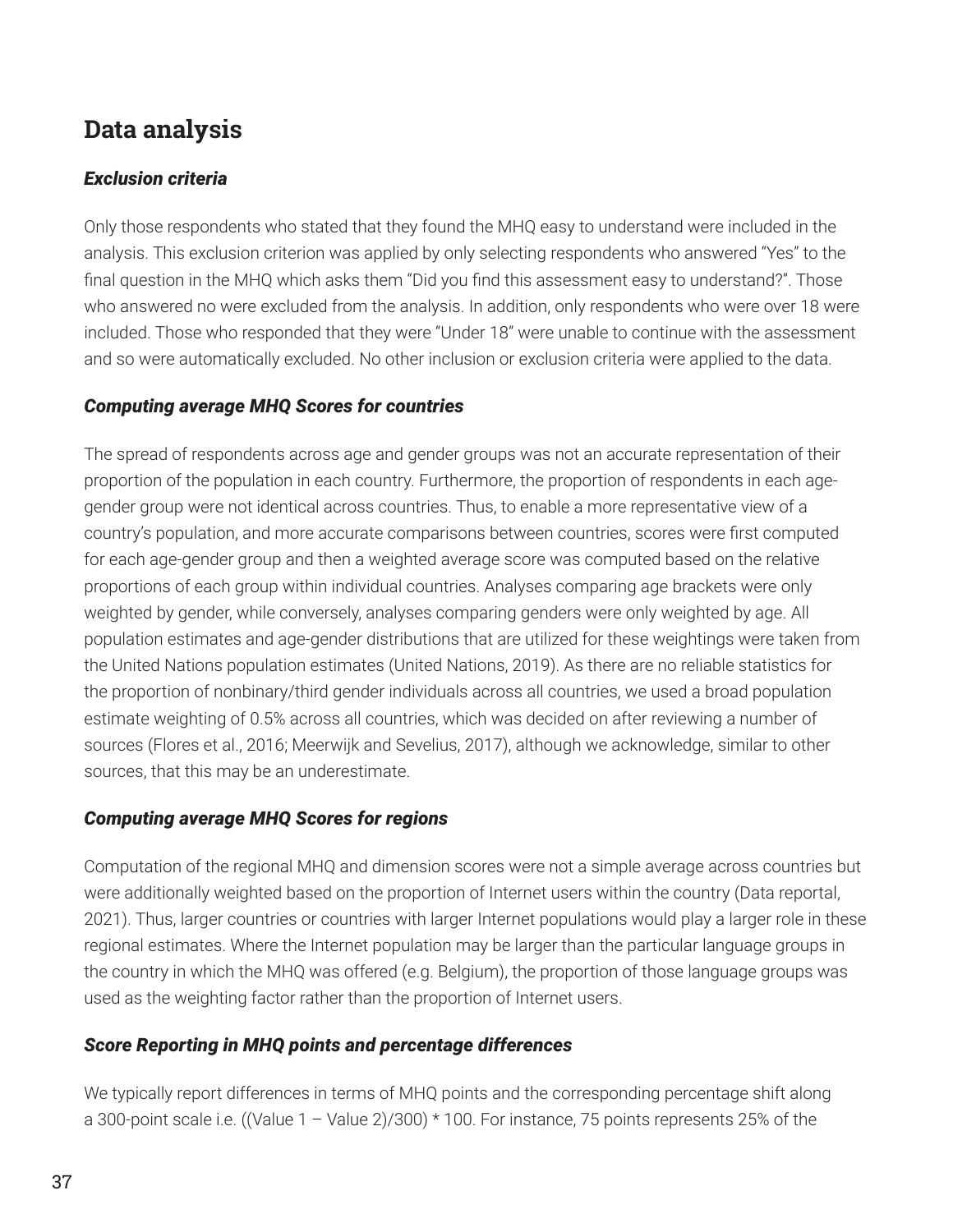possible length of the scale. Thus a 75-point shift or difference between groups would be a 25% shift along this scale.

#### *Statistical analysis*

Statistics were computed by comparing groups using a standard t-test. P-values obtained were then corrected for multiple comparisons using a Bonferroni correction. All statistical tables showing these corrected p-values are provided in a supplementary download along with the report.

#### *Correlations*

Correlations between country level MHQ scores and economic, cultural, Covid-19 and other indicators were computed using Pearson's correlation measure. While economic and Covid-19 indicators were available for all 34 countries, the cultural indicators were available only for 18 (Globe Project) or 25 (GH) of the 34 countries. In general indicator numbers used were for the latest year available except for the Gini index where a 4 year average was used.

#### *Limitations of sampling and data interpretation*

Although respondents were similarly recruited across all countries, two key caveats must be highlighted. First, these samples may not reflect a true sample of any country's population and will be biased by those with language proficiency, Internet access and the willingness to spend 15 minutes completing an online assessment. Thus, results must be interpreted strictly in this context. Second, cultural differences in language usage and culture itself can significantly influence how people interpret and respond to each individual question. Any individual country's results will therefore reflect these differential effects of culture.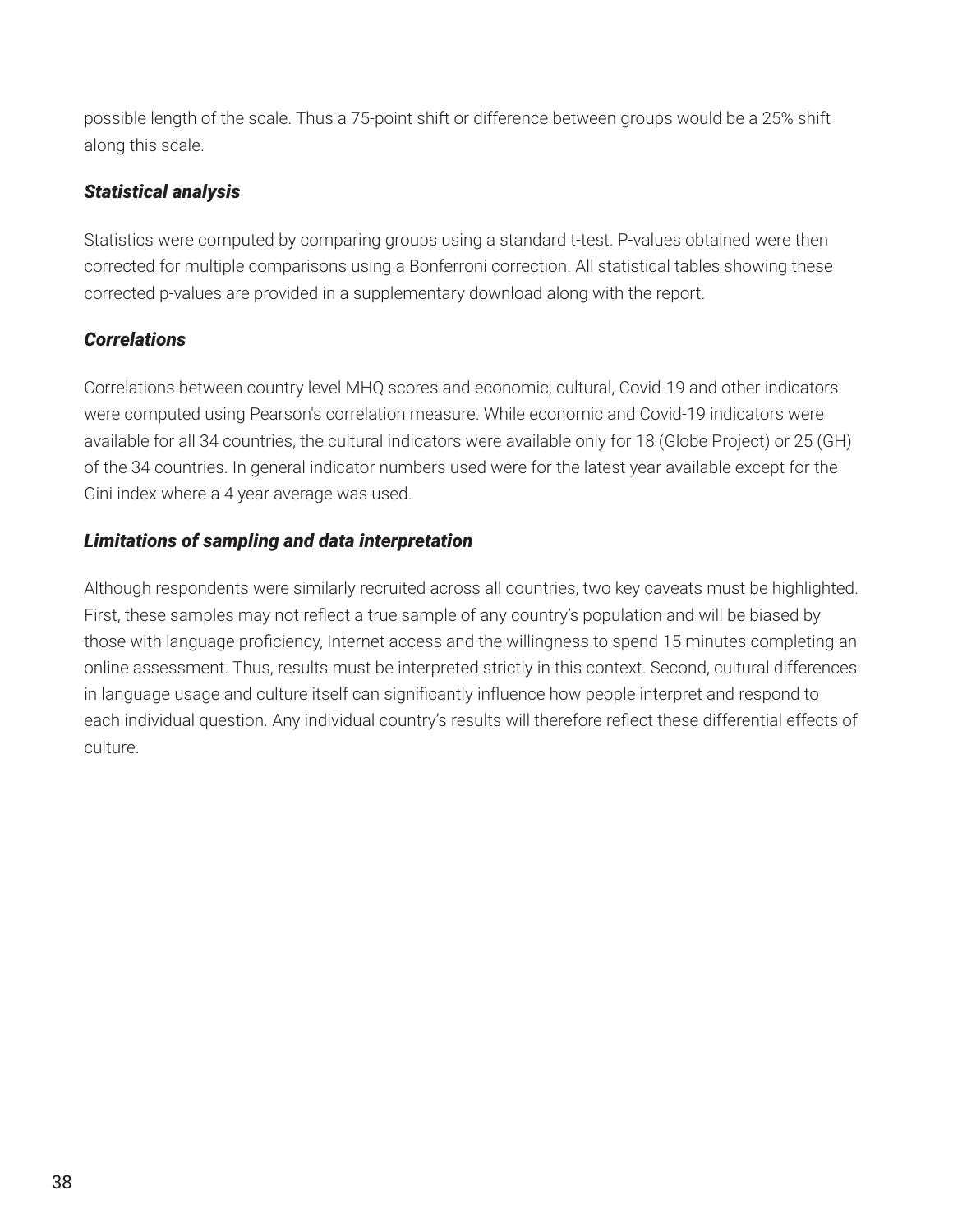# **References:**

Blackburn, K., and Green, D. (2022). The potential effects of microplastics on human health: What is known and what is unknown. *Ambio* 51(3)**,** 518-530. doi: 10.1007/s13280-021-01589-9.

Brouwers, E.P.M. (2020). Social stigma is an underestimated contributing factor to unemployment in people with mental illness or mental health issues: position paper and future directions. *BMC Psychology* 8(1)**,** 36. doi: 10.1186/s40359-020-00399-0.

Bubonya, M., Cobb-Clark, D.A., and Wooden, M. (2017). Mental health and productivity at work: Does what you do matter? *Labour Economics* 46**,** 150-165. doi: https://doi.org/10.1016/j.labeco.2017.05.001.

Burton, W.N., Schultz, A.B., Chen, C.Y., and Edington, D.W. (2008). The association of worker productivity and mental health: a review of the literature. *International Journal of Workplace Health Management* 1(2)**,** 78-94. doi: 10.1108/17538350810893883.

Cochran, S.D., Mays, V.M., and Sullivan, J.G. (2003). Prevalence of mental disorders, psychological distress, and mental health services use among lesbian, gay, and bisexual adults in the United States. *Journal of consulting and clinical psychology* 71(1)**,** 53-61. doi: 10.1037//0022-006x.71.1.53.

Data Reportal. (2021). Available: https://datareportal.com/

Ditlevsen, D.N., and Elklit, A. (2012). Gender, trauma type, and PTSD prevalence: a re-analysis of 18 nordic convenience samples. *Annals of general psychiatry* 11(1)**,** 26-26. doi: 10.1186/1744-859X-11-26.

Esch, P., Bocquet, V., Pull, C., Couffignal, S., Lehnert, T., Graas, M., et al. (2014). The downward spiral of mental disorders and educational attainment: a systematic review on early school leaving. *BMC Psychiatry* 14**,** 237. doi: 10.1186/s12888-014-0237-4.

Evans-Lacko, S., and Knapp, M. (2016). Global patterns of workplace productivity for people with depression: absenteeism and presenteeism costs across eight diverse countries. *Soc Psychiatry Psychiatr Epidemiol* 51(11)**,** 1525-1537. doi: 10.1007/s00127-016-1278-4.

Flores, A., Herman, J., Gates, G., and Brown, T. (2016). "How Many Adults Identify as Transgender in the United States?", The Williams Institute.

Gariépy, G., Danna, S.M., Hawke, L., Henderson, J., and Iyer, S.N. (2021). The mental health of young people who are not in education, employment, or training: a systematic review and meta-analysis. *Soc Psychiatry Psychiatr Epidemiol***,** 1-15. doi: 10.1007/s00127-021-02212-8.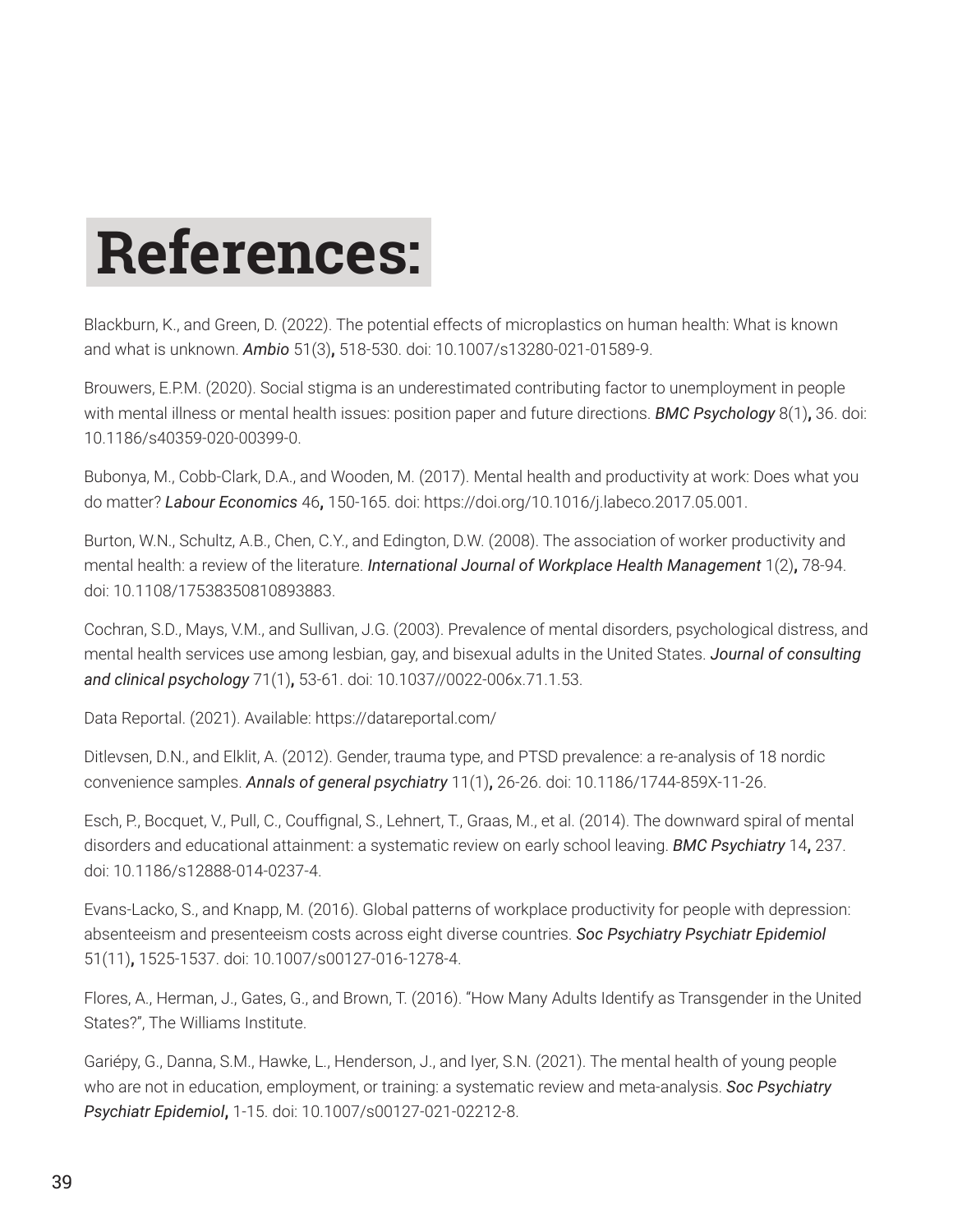Hemp, P. (2004). Presenteeism: at work--but out of it. *Harv Bus Rev* 82(10)**,** 49-58, 155.

Hofstede, G. (2013). Available: https://geerthofstede.com/

House, R.J., Hanges, P.J., Javidan, M., Dorfman, P.W., and Gupta, V. (2004). "Culture, leadership, and organizations: The GLOBE study of 62 societies," in *Global Leadership and Organizational Behavior Effectiveness Research Program*. (Thousand Oaks, California: Sage Publications.).

Insel, T., Cuthbert, B., Garvey, M., Heinssen, R., Pine, D.S., Quinn, K., et al. (2010). Research Domain Criteria (RDoC): Toward a New Classification Framework for Research on Mental Disorders. *American Journal of Psychiatry* 167(7)**,** 748-751. doi: 10.1176/appi.ajp.2010.09091379.

Johns Hopkins. (2021). Coronavirus Resource Center. Available: https://coronavirus.jhu.edu/

Keles, B., McCrae, N., and Grealish, A. (2020). A systematic review: the influence of social media on depression, anxiety and psychological distress in adolescents. *International Journal of Adolescence and Youth* 25(1)**,** 79- 93. doi: 10.1080/02673843.2019.1590851.

Kelly, Y., Zilanawala, A., Booker, C., and Sacker, A. (2018). Social Media Use and Adolescent Mental Health: Findings From the UK Millennium Cohort Study. *eClinicalMedicine* 6**,** 59-68. doi: 10.1016/j.eclinm.2018.12.005.

Kessler, R.C., and Frank, R.G. (1997). The impact of psychiatric disorders on work loss days. *Psychol Med* 27(4)**,** 861-873. doi: 10.1017/s0033291797004807.

Kessler, R.C., McGonagle, K.A., Swartz, M., Blazer, D.G., and Nelson, C.B. (1993). Sex and depression in the National Comorbidity Survey I: Lifetime prevalence, chronicity and recurrence. *Journal of Affective Disorders* 29(2)**,** 85-96. doi: https://doi.org/10.1016/0165-0327(93)90026-G.

Lim, D., Sanderson, K., and Andrews, G. (2000). Lost productivity among full-time workers with mental disorders. *J Ment Health Policy Econ* 3(3)**,** 139-146. doi: 10.1002/mhp.93.

Marcotte, D.E., and Wilcox-Gök, V. (2001). Estimating the employment and earnings costs of mental illness: recent developments in the United States. *Soc Sci Med* 53(1)**,** 21-27. doi: 10.1016/s0277-9536(00)00312-9.

McLean, C.P., Asnaani, A., Litz, B.T., and Hofmann, S.G. (2011). Gender differences in anxiety disorders: prevalence, course of illness, comorbidity and burden of illness. *Journal of psychiatric research* 45(8)**,** 1027- 1035. doi: 10.1016/j.jpsychires.2011.03.006.

Meerwijk, E.L., and Sevelius, J.M. (2017). Transgender Population Size in the United States: a Meta-Regression of Population-Based Probability Samples. American journal of public health 107(2), e1-e8. doi: 10.2105/ AJPH.2016.303578.

Modini, M., Joyce, S., Mykletun, A., Christensen, H., Bryant, R.A., Mitchell, P.B., et al. (2016). The mental health benefits of employment: Results of a systematic meta-review. *Australas Psychiatry* 24(4)**,** 331-336. doi: 10.1177/1039856215618523.

Newson, J., Pastukh, V., Sukhoi, O., Taylor, J., and Thiagarajan, T. (2021a). "Mental State of the World 2020, Mental Health Million project", Sapien Labs.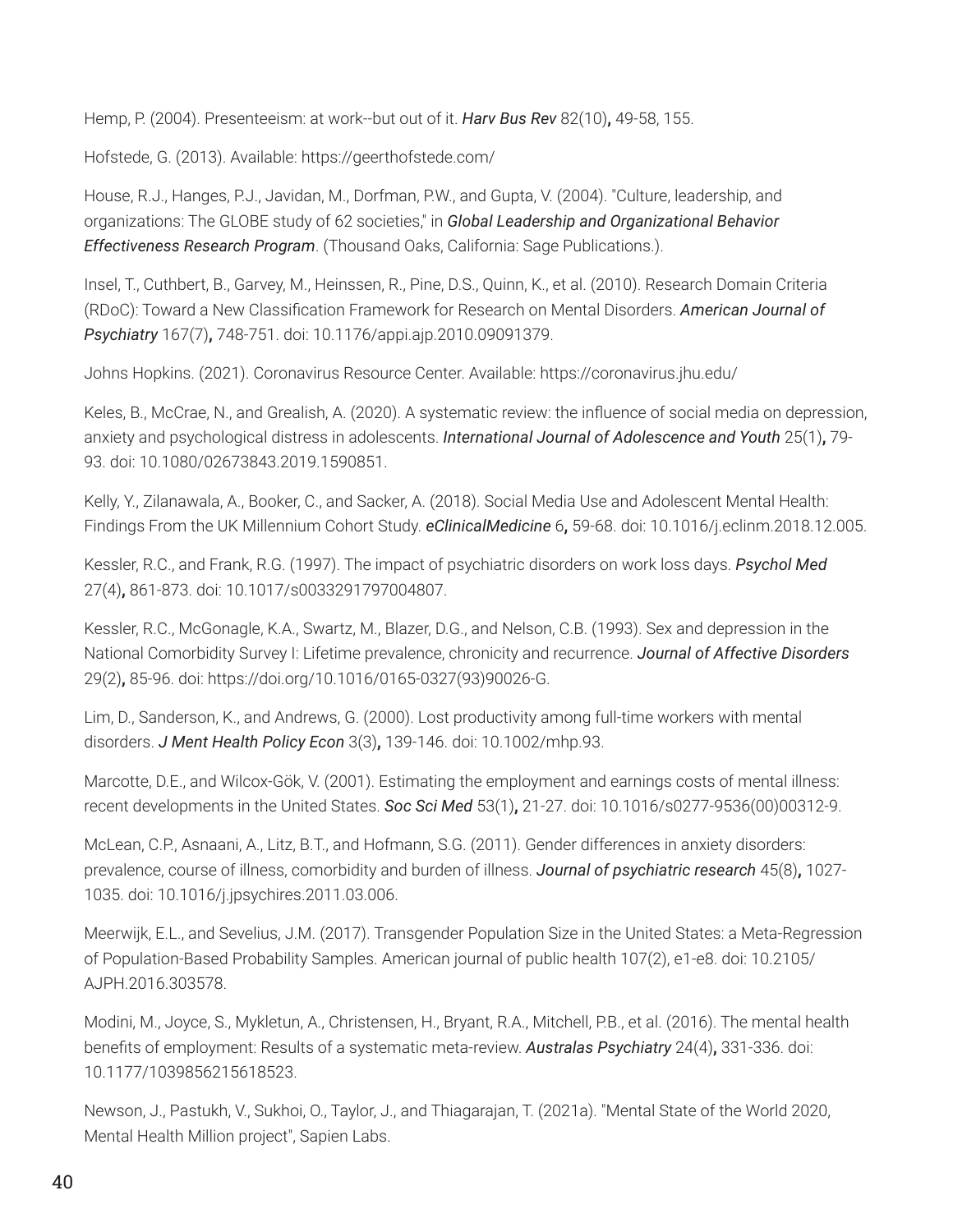Newson, J., Pastukh, V., and Thiagarajan, T. (2022). Assessment of Population Well-Being with the Mental Health Quotient (MHQ): Validation Study. *JMIR Mental Health* In Press.

Newson, J.J., Hunter, D., and Thiagarajan, T.C. (2020). The Heterogeneity of Mental Health Assessment. *Frontiers in Psychiatry* 11(76). doi: 10.3389/fpsyt.2020.00076.

Newson, J.J., Pastukh, V., and Thiagarajan, T.C. (2021b). Poor Separation of Clinical Symptom Profiles by DSM-5 Disorder Criteria. *Frontiers in Psychiatry* 12(2171). doi: 10.3389/fpsyt.2021.775762.

Newson, J.J., and Thiagarajan, T.C. (2020). Assessment of Population Well-Being With the Mental Health Quotient (MHQ): Development and Usability Study. *JMIR Ment Health* 7(7)**,** e17935. doi: 10.2196/17935.

Oxford COVID-19 Government Response Tracker (2022). Available: https://covidtracker.bsg.ox.ac.uk/

Richmond-Rakerd, L.S., D'Souza, S., Milne, B.J., Caspi, A., and Moffitt, T.E. (2021). Longitudinal Associations of Mental Disorders With Physical Diseases and Mortality Among 2.3 Million New Zealand Citizens. *JAMA Netw Open* 4(1)**,** e2033448. doi: 10.1001/jamanetworkopen.2020.33448.

Russell, S.T., and Fish, J.N. (2016). Mental Health in Lesbian, Gay, Bisexual, and Transgender (LGBT) Youth. *Annual review of clinical psychology* 12**,** 465-487. doi: 10.1146/annurev-clinpsy-021815-093153.

Salk, R.H., Hyde, J.S., and Abramson, L.Y. (2017). Gender differences in depression in representative national samples: Meta-analyses of diagnoses and symptoms. *Psychol Bull* 143(8)**,** 783-822. doi: 10.1037/bul0000102.

Sapien Labs. (2021). Rapid Report: Mental Wellbeing, Employment, and Productivity.

Steptoe, A., Deaton, A., and Stone, A.A. (2015). Subjective wellbeing, health, and ageing. *The Lancet* 385(9968)**,** 640-648. doi: 10.1016/S0140-6736(13)61489-0.

Stewart, W.F., Ricci, J.A., Chee, E., Hahn, S.R., and Morganstein, D. (2003). Cost of Lost Productive Work Time Among US Workers With Depression. *JAMA* 289(23)**,** 3135-3144. doi: 10.1001/jama.289.23.3135.

Stone, A.A., Schwartz, J.E., Broderick, J.E., and Deaton, A. (2010). A snapshot of the age distribution of psychological well-being in the United States. *Proc Natl Acad Sci U S A* 107(22)**,** 9985-9990. doi: 10.1073/ pnas.1003744107.

Trautmann, S., Rehm, J., and Wittchen, H.-U. (2016). The economic costs of mental disorders: Do our societies react appropriately to the burden of mental disorders? *EMBO reports* 17(9)**,** 1245-1249. doi: 10.15252/ embr.201642951.

Trevor Project. (2021). *National Survey on LGBTQ Youth Mental Health 2021* [Online]. Available: https://www. thetrevorproject.org/survey-2021/

Twenge, J.M., and Campbell, W.K. (2018). Associations between screen time and lower psychological wellbeing among children and adolescents: Evidence from a population-based study. *Preventive medicine reports* 12**,** 271-283. doi: 10.1016/j.pmedr.2018.10.003.

Udo, T., and Grilo, C.M. (2018). Prevalence and Correlates of DSM-5-Defined Eating Disorders in a Nationally